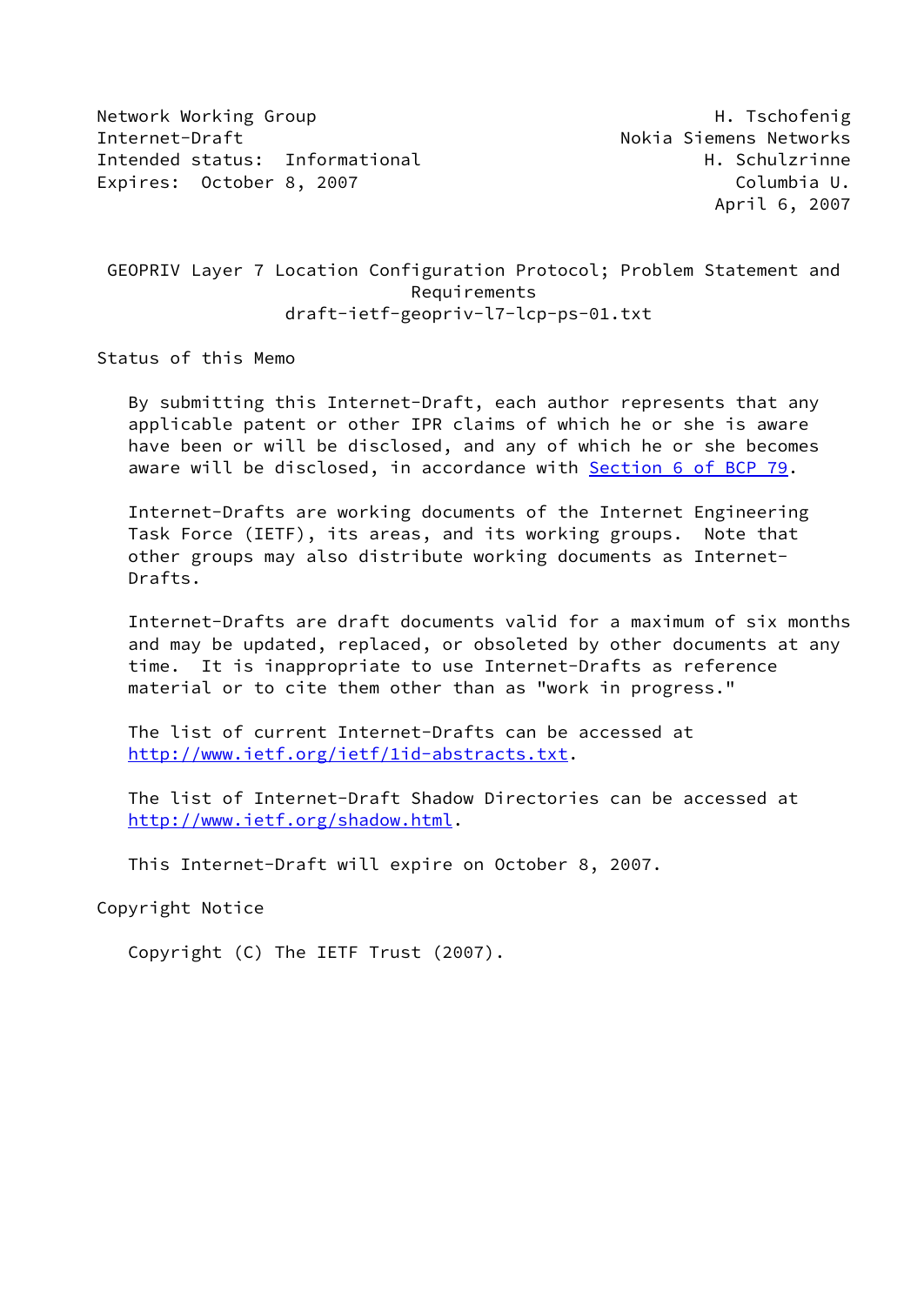Internet-Draft Geopriv L7 LCP; Problem Statement April 2007

### Abstract

 This document provides a problem statement, lists requirements and captures discussions for a GEOPRIV Layer 7 Location Configuration Protocol (LCP). This protocol aims to allow an end host to obtain location information, by value or by reference, from a Location Server (LS) that is located in the access network. The obtained location information can then be used for a variety of different protocols and purposes. For example, it can be used as input to the Location-to-Service Translation Protocol (LoST) or to convey location within SIP to other entities.

### Table of Contents

| 2.                                                                                            |  |
|-----------------------------------------------------------------------------------------------|--|
| 3.                                                                                            |  |
| Fixed Wired Environment <u>5</u><br>3.1.                                                      |  |
|                                                                                               |  |
|                                                                                               |  |
| Discovery of the Location Information Server 11<br>4.                                         |  |
| Identifier for Location Determination 13<br>5.                                                |  |
| 6.                                                                                            |  |
| 7.<br>Security Considerations $\ldots \ldots \ldots \ldots \ldots \ldots \ldots \frac{19}{2}$ |  |
| 8.                                                                                            |  |
| 9.                                                                                            |  |
|                                                                                               |  |
|                                                                                               |  |
|                                                                                               |  |
| 11.2. Informative References 23                                                               |  |
|                                                                                               |  |
| Intellectual Property and Copyright Statements 26                                             |  |
|                                                                                               |  |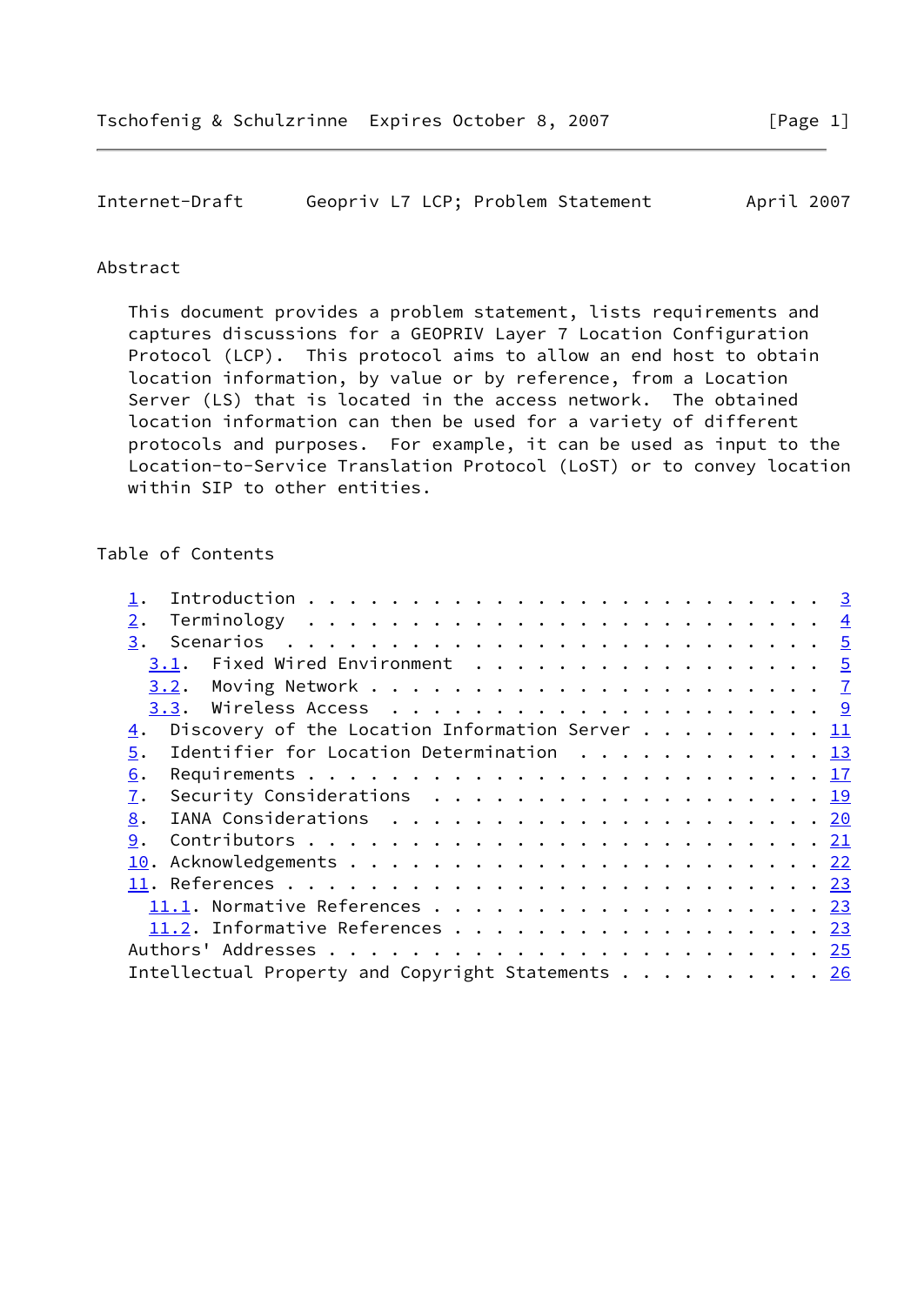Tschofenig & Schulzrinne Expires October 8, 2007 [Page 2]

<span id="page-2-1"></span>Internet-Draft Geopriv L7 LCP; Problem Statement April 2007

### <span id="page-2-0"></span>[1](#page-2-0). Introduction

 This document provides a problem statement, lists requirements and captures discussions for a GEOPRIV Layer 7 Location Configuration Protocol (LCP). The protocol has two purposes:

- o It is used to obtain location information from a special node, called the Location Server (LS).
- o It enables the end host to obtain a reference to location information. This reference can take the form of a subscription URI, such as a SIP presence URI, an HTTP/HTTPS URI, or any others. The requirements related to the task of obtaining such a reference are described in a separate document, see  $[4]$ .

 The need for these two functions can be derived from the scenarios presented in [Section 3](#page-4-0).

 For this document we assume that the GEOPRIV Layer 7 LCP runs between the end host (i.e., the Target in  $[1]$  $[1]$  terminology) acting as the LCP client and the Location Server acting as an LCP server.

 This document splits the problem space into separate parts and discusses them in separate subsections. [Section 4](#page-11-0) discusses the challenge of discovering the Location Information Server in the access network. [Section 5](#page-13-0) compares different types of identifiers that can be used to retrieve location information. A list of requirements for the GEOPRIV Layer 7 Location Configuration Protocol can be found in [Section 6](#page-18-0).

 This document does not describe how the access network provider determines the location of the end host since this is largely a matter of the capabilities of specific link layer technologies.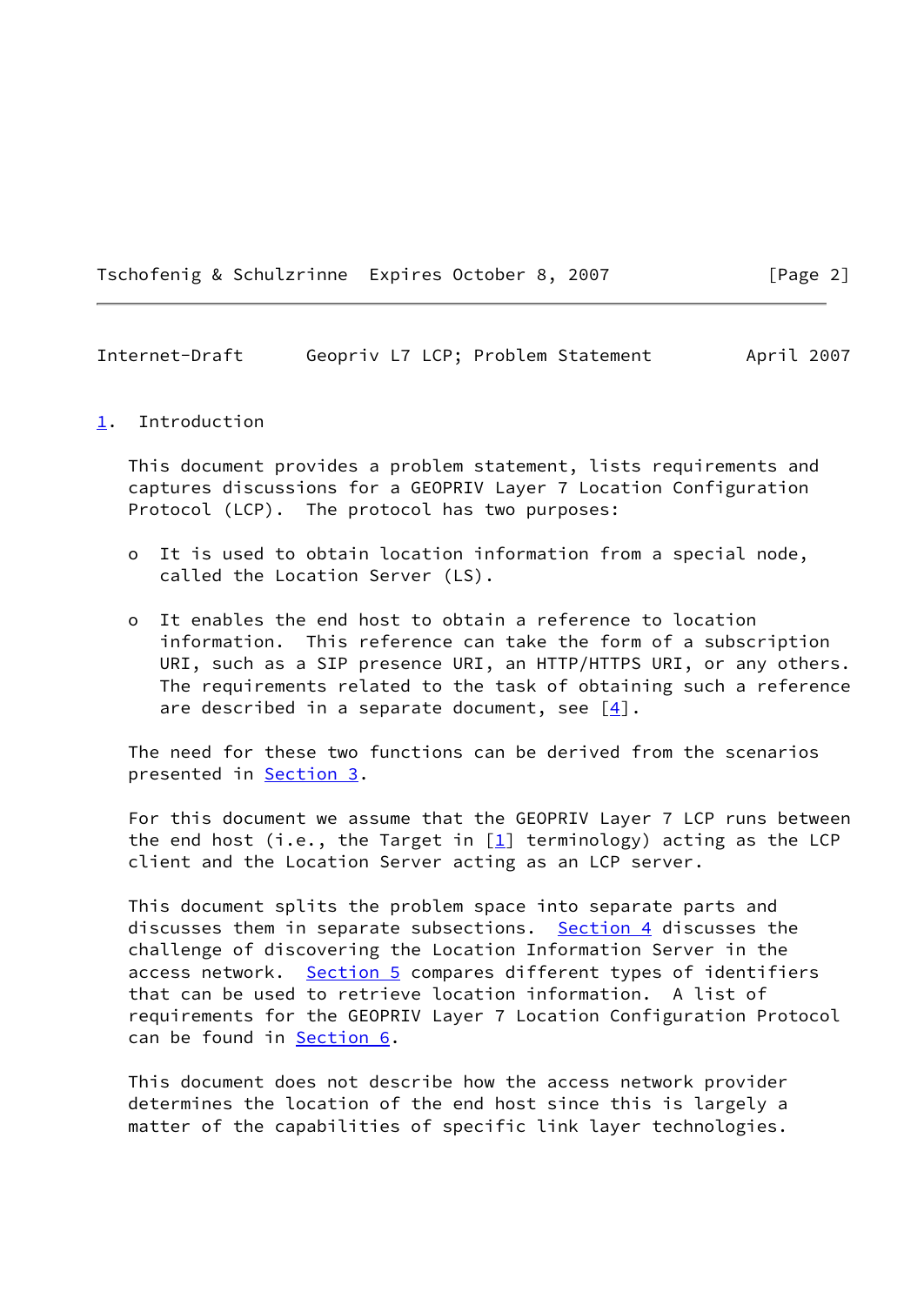Tschofenig & Schulzrinne Expires October 8, 2007 [Page 3]

<span id="page-3-1"></span>Internet-Draft Geopriv L7 LCP; Problem Statement April 2007

<span id="page-3-0"></span>[2](#page-3-0). Terminology

 In this document, the key words "MUST", "MUST NOT", "REQUIRED", "SHALL", "SHALL NOT", "SHOULD", "SHOULD NOT", "RECOMMENDED", "MAY", and "OPTIONAL" are to be interpreted as described in [RFC 2119](https://datatracker.ietf.org/doc/pdf/rfc2119)  $[2]$  $[2]$ , with the qualification that unless otherwise stated these words apply to the design of the GEOPRIV Layer 7 Location Configuration Protocol.

We also use terminology from  $[\underline{1}]$  and  $[\underline{3}]$ .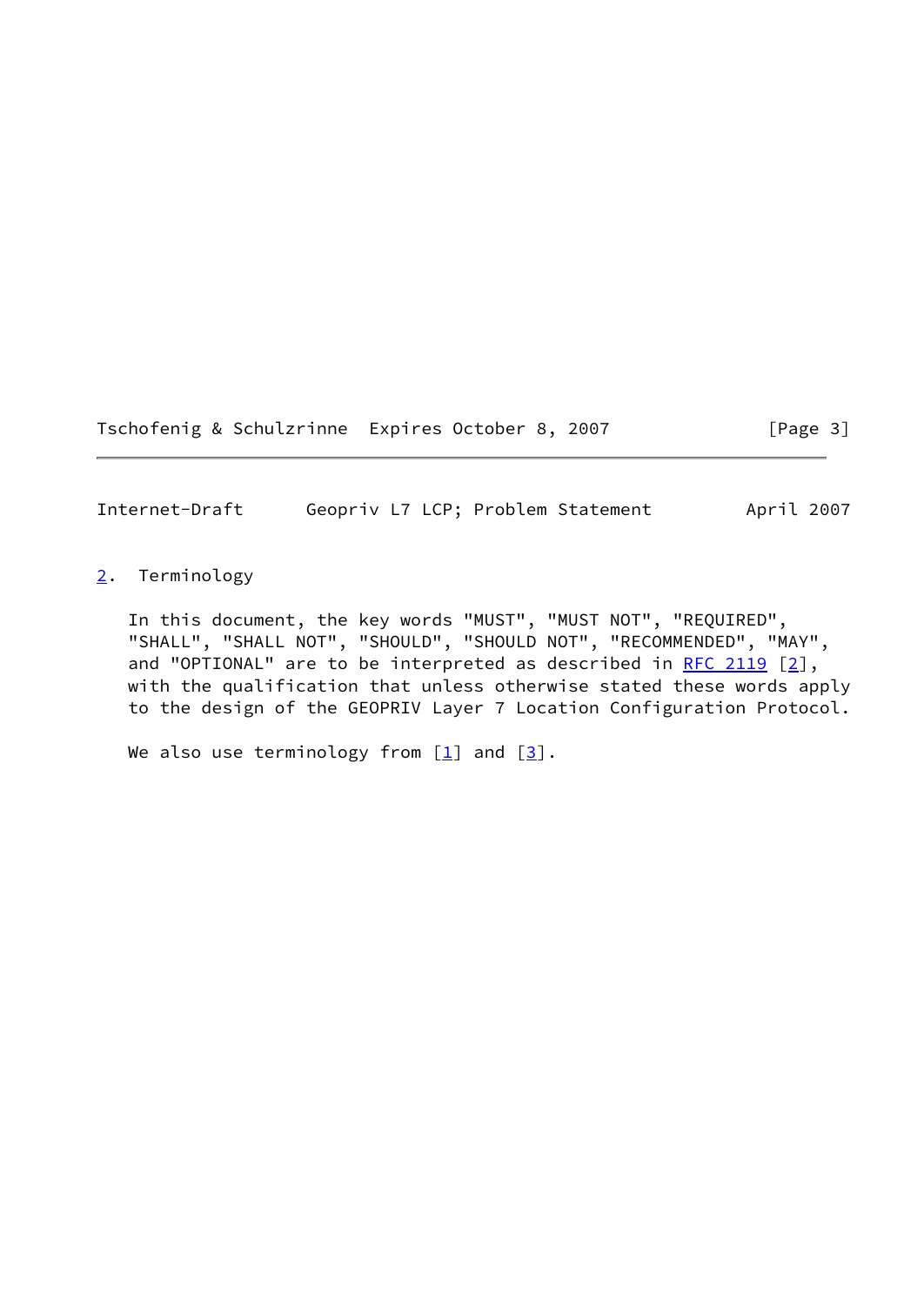Tschofenig & Schulzrinne Expires October 8, 2007 [Page 4]

<span id="page-4-1"></span>Internet-Draft Geopriv L7 LCP; Problem Statement April 2007

### <span id="page-4-0"></span>[3](#page-4-0). Scenarios

 This section describes a few network scenarios where the GEOPRIV Layer 7 Location Configuration Protocol may be used. Note that this section does not aim to list all possible deployment environments exhaustively. We focus on the description of the following environments:

- o DSL/Cable networks, WiMax-like fixed access
- o Airport, City, Campus Wireless Networks, such as 802.11a/b/g, 802.16e/Wimax
- o 3G networks
- o Enterprise networks

We illustrate a few examples below.

<span id="page-4-2"></span>[3.1](#page-4-2). Fixed Wired Environment

The following figure shows a DSL network scenario with the Access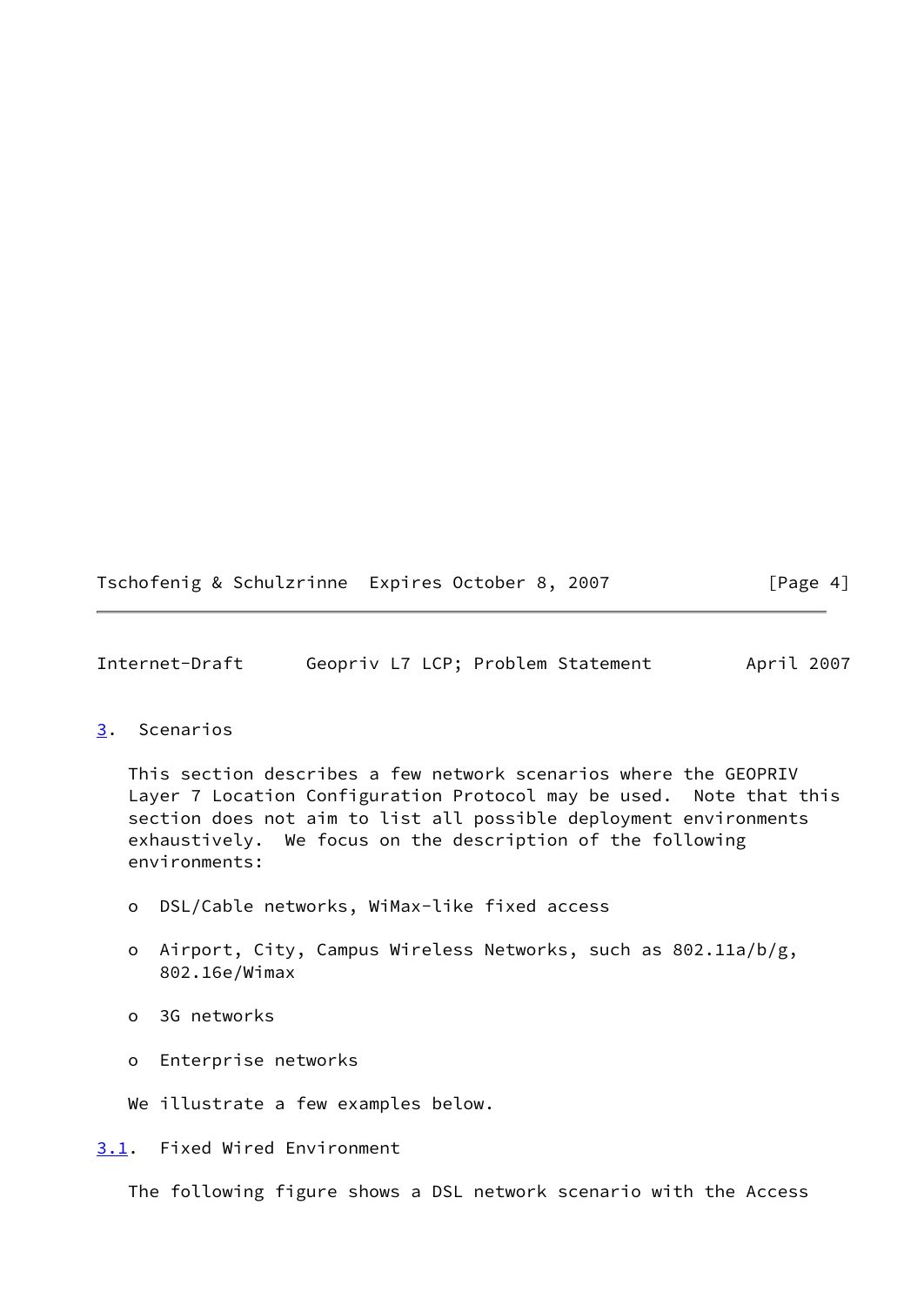Network Provider and the customer premises. The Access Network Provider operates link and network layer devices (represented as Node) and the Location Server (LS).

Tschofenig & Schulzrinne Expires October 8, 2007 [Page 5]

Internet-Draft Geopriv L7 LCP; Problem Statement April 2007

 +---------------------------+ | | | Access Network Provider | | | | +--------+ | | | Node | | | +--------+ +----------+ | | | | | LS | | | | +---| | | | | +----------+ | | | | +-------+-------------------+ | Wired Network <----------------> Access Network Provider demarc |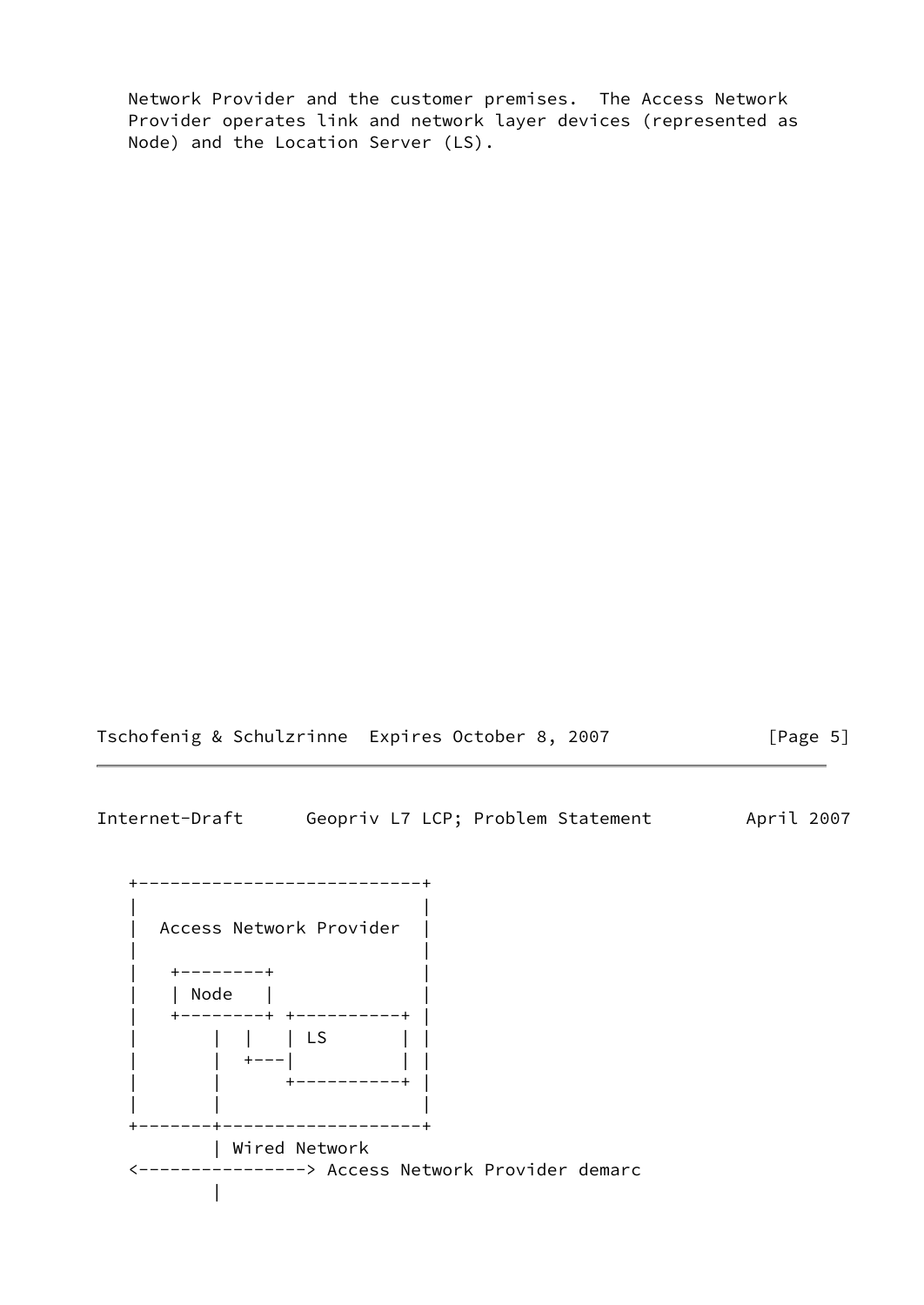

#### Figure 1: DSL Scenario

 The customer premises consists of a router with a Network Address Translator with Port Address Translation (NAPT) and a DHCP server as used in most Customer Premises Networks (CPN) and the Network Termination Equipment (NTE) where Layer 1 and sometimes Layer 2 protocols are terminated. The router in the home network (e.g., broadband router, cable or DSL router) typically runs a NAPT and a DHCP server. The NTE is a legacy device and in many cases cannot be modified for the purpose of delivering location information to the

| Tschofenig & Schulzrinne Expires October 8, 2007 |  |  |  | [Page 6] |  |
|--------------------------------------------------|--|--|--|----------|--|
|--------------------------------------------------|--|--|--|----------|--|

<span id="page-6-0"></span>Internet-Draft Geopriv L7 LCP; Problem Statement April 2007

 end host. The same is true of the device with the NAPT and DHCP server.

 It is possible for the NTE and the home router to physically be in the same box, or for there to be no home router, or for the NTE and end host to be in the same physical box (with no home router). An example of this last case is where Ethernet service is delivered to customers' homes, and the Ethernet NIC in their PC serves as the NTE.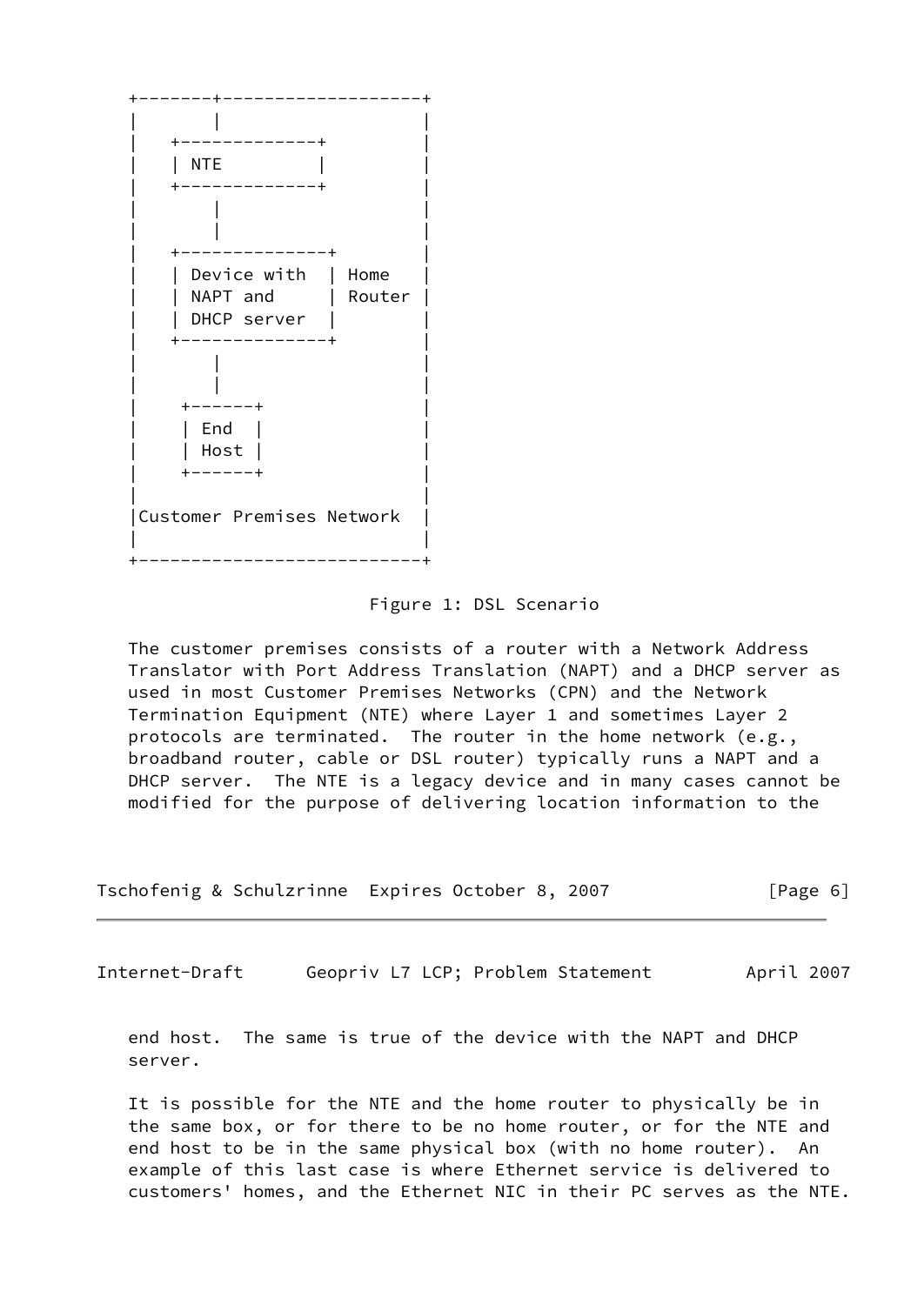Current Customer Premises Network (CPN) deployments frequently show the following characteristics:

- 1. CPE = Single PC
	- 1. with Ethernet NIC [PPPoE or DHCP on PC]; there may be a bridged DSL or cable modem as NTE, or the Ethernet NIC might be the NTE
	- 2. with USB DSL or cable modem [PPPoA, PPPoE, or DHCP on PC]

 Note that the device with NAPT and DHCP of Figure 1 is not present in such a scenario.

- 2. One or more hosts with at least one router [DHCP Client or PPPoE, DHCP server in router; VoIP can be soft client on PC, stand-alone VoIP device, or Analog Terminal Adaptor (ATA) function embedded in router]
	- 1. combined router and NTE
	- 2. separate router with NTE in bridged mode
	- 3. separate router with NTE [NTE/router does PPPoE or DHCP to WAN, router provides DHCP server for hosts in LAN; double NAT

 The majority of fixed access broadband customers use a router. The placement of the VoIP client is mentioned to describe what sorts of hosts may need to be able to request location information. Soft clients on PCs are frequently not launched until long after bootstrap is complete, and are not able to control any options that may be specified during bootstrap. They also cannot control whether a VPN client is operating on the PC.

### <span id="page-7-0"></span>[3.2](#page-7-0). Moving Network

 An example of a moving network is a "WIMAX-like fixed wireless" scenario that is offered in several cities, like New Orleans, Biloxi, etc., where much of the communications infrastructure was destroyed

Tschofenig & Schulzrinne Expires October 8, 2007 [Page 7]

Internet-Draft Geopriv L7 LCP; Problem Statement April 2007

due to a natural disaster. The customer-side antenna for this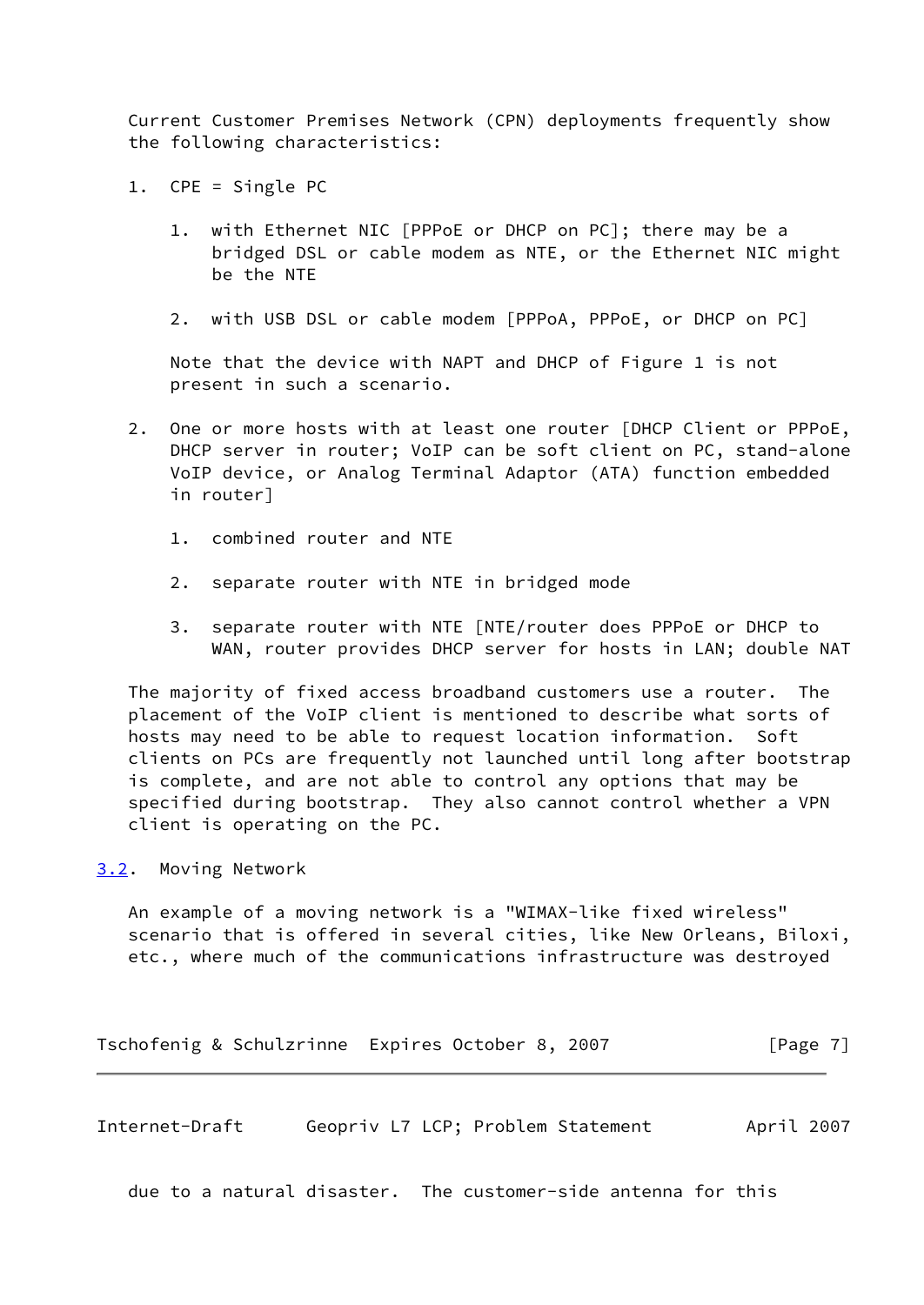service is rather small (about the size of a mass market paperback book) and can be run off battery power. The output of this little antenna is a RJ-45 Ethernet jack. A laptop can be plugged into this Ethernet jack. The user would then run a PPPoE client to connect to the network. Once the network connection is established, the user can run a SIP client on the laptop.

 The network-side antenna is, for example, connected through ATM to the core network, and from there to the same BRASs that serve regular DSL customers. These Broadband Remote Access Servers (BRASs) terminate the PPPoE sessions, just like they do for regular DSL.

 The laptop and SIP client are, in this case, unaware that they are "mobile". All they see is an Ethernet connection, and the IP address they get from PPPoE does not change over the coverage area. Only the user and the network are aware of the laptop's mobility.

 Further examples of moving networks can be found in busses, trains, airplanes.

Figure 2 shows an example topology for a moving network.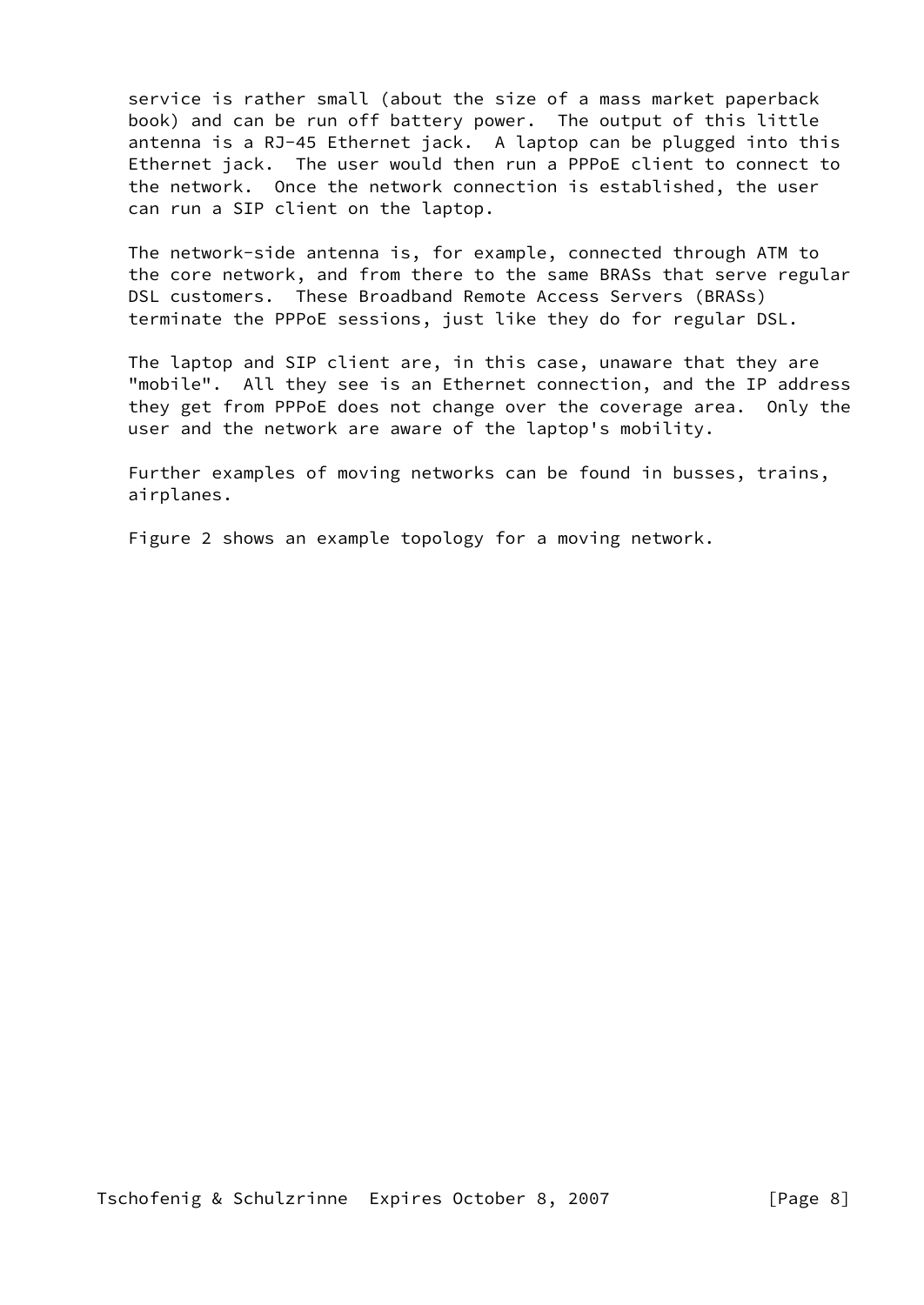<span id="page-9-1"></span>

 +--------------------------+ | Wireless | | Access Network Provider | | | +----------+| | +-------+ LS || | | | || | +---+----+ +----------+| | | Node | | | | | |  $+---+----+$  | | | +------+-------------------+ | Wireless Interface | +------+-------------------+ | | Moving Network | | +---+----+ | | | NTE | +--------+ | | | +---+ Host | | | +-+-----++ | B | | | | \ +--------+ |  $\| \ | \$  |+---+----+ \ +---+----+ | || Host | \ | Host | | || A | \+ B | | |+--------+ +--------+ | +--------------------------+

Figure 2: Moving Network

<span id="page-9-0"></span>[3.3](#page-9-0). Wireless Access

 Figure 3 shows a wireless access network where a moving end host obtains location information or references to location information from the LS. The access equipment uses, in many cases, link layer devices. This figure represents a hotspot network found in hotels, airports, coffee shops. For editorial reasons we only describe a single access point and do not depict how the LS obtains location information since this is very deployment specific.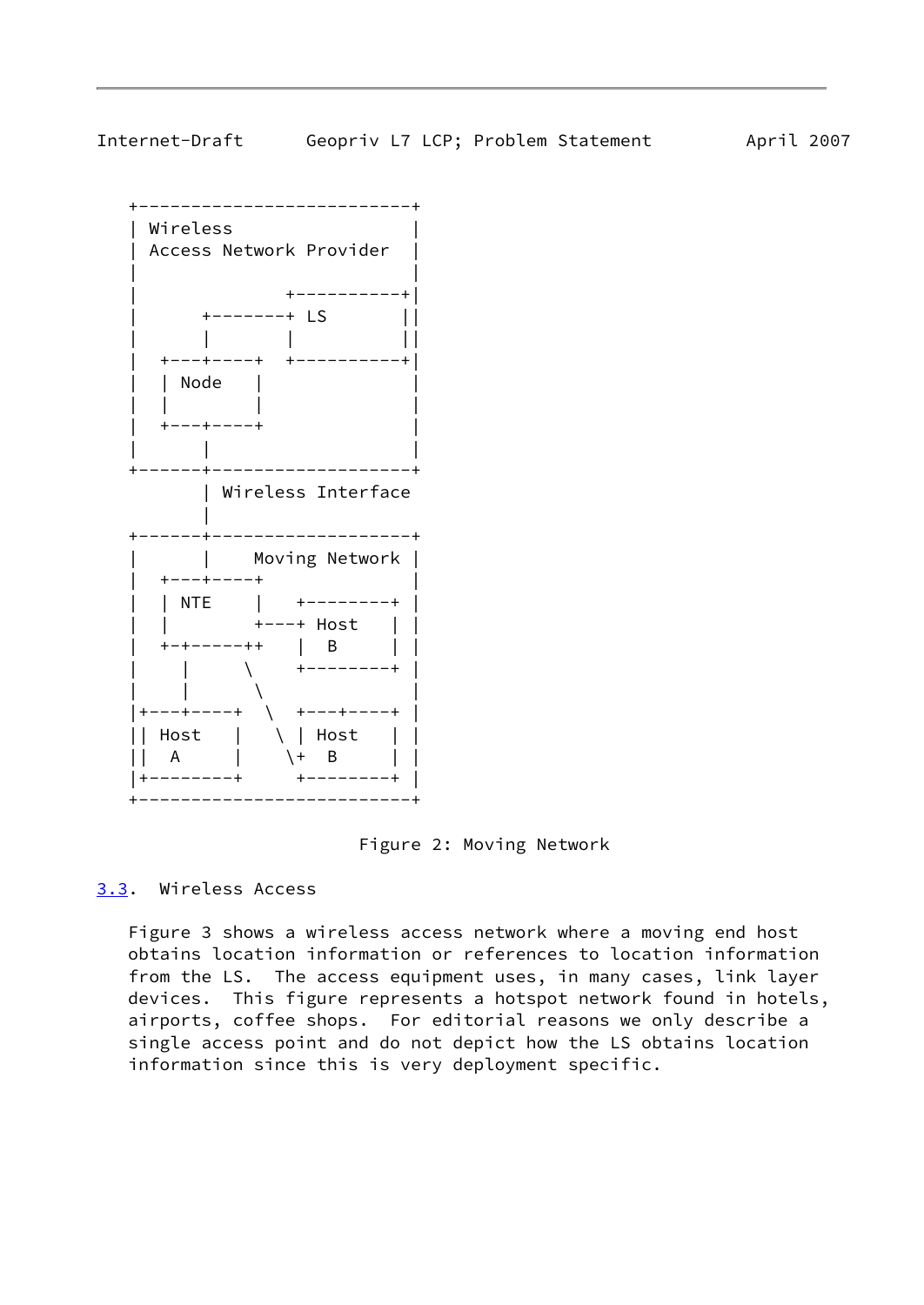## Internet-Draft Geopriv L7 LCP; Problem Statement April 2007



Figure 3: Wireless Access Scenario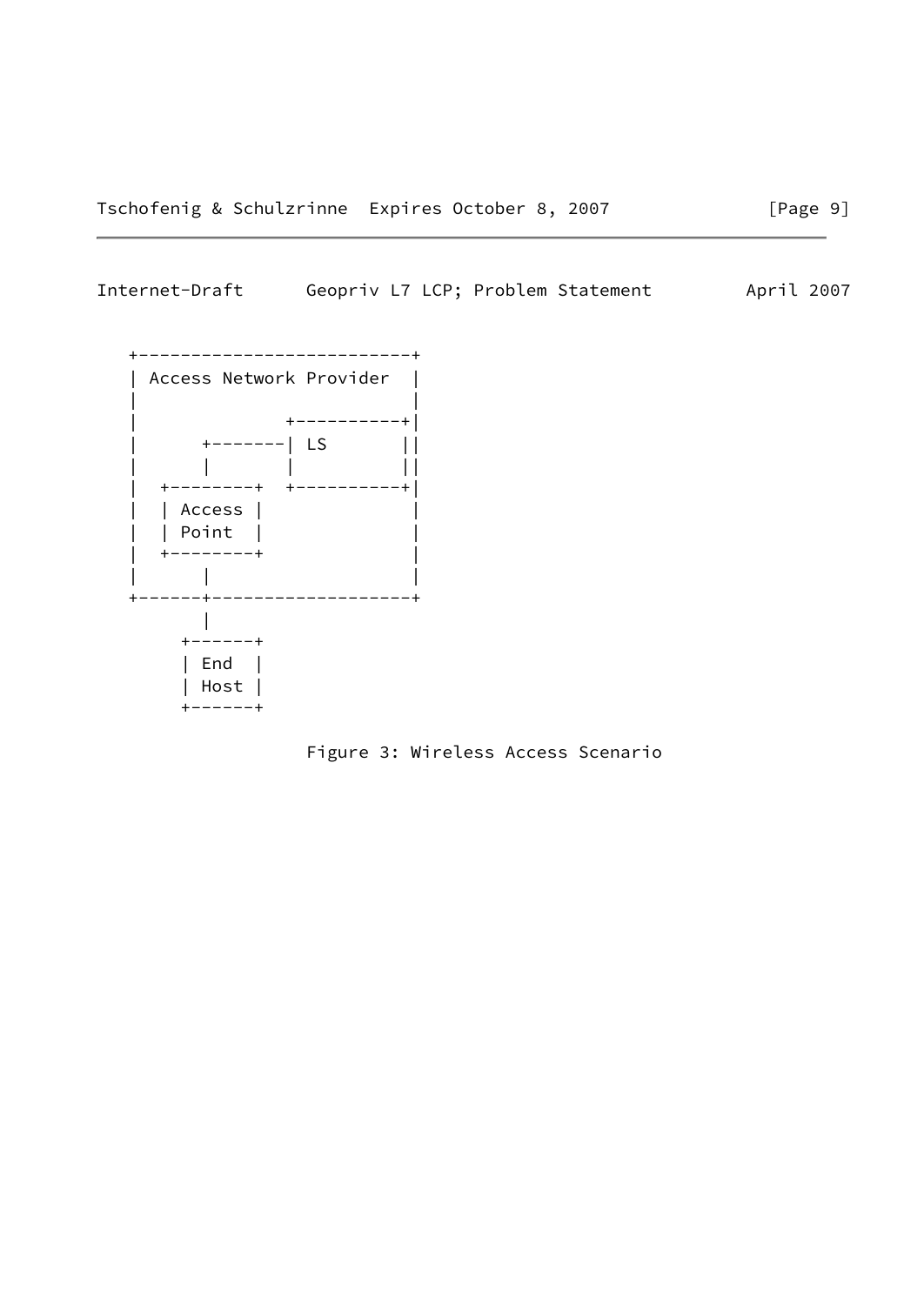Tschofenig & Schulzrinne Expires October 8, 2007 [Page 10]

<span id="page-11-1"></span>Internet-Draft Geopriv L7 LCP; Problem Statement April 2007

<span id="page-11-0"></span>[4](#page-11-0). Discovery of the Location Information Server

 When an end host wants to retrieve location information from the LS it first needs to discover it. Based on the problem statement of determining the location of the end host, which is known best by entities close to the end host itself, we assume that the LS is located in the access network. Several procedures have been investigated that aim to discovery the LS in such an access network.

DHCP-based Discovery:

 In some environments the Dynamic Host Configuration Protocol might be a good choice for discovering the FQDN or the IP address of the LS. In environments where DHCP can be used it is also possible to use the already defined location extensions. In environments with legacy devices, such as the one shown in **Section 3.1**, a DHCP based discovery solution is not possible.

DNS-based Discovery:

With this idea the end host obtains its public IP address (e.g., via STUN  $[5]$  $[5]$ ) in order to obtain its domain name (via the usual reverse DNS lookup). Then, the SRV or NAPTR record for that domain is retrieved. This relies on the user's public IP address having a DNS entry.

Redirect Rule:

 A redirect rule at a device in the access network, for example at the AAA client, will be used to redirect the Geopriv-L7 signalling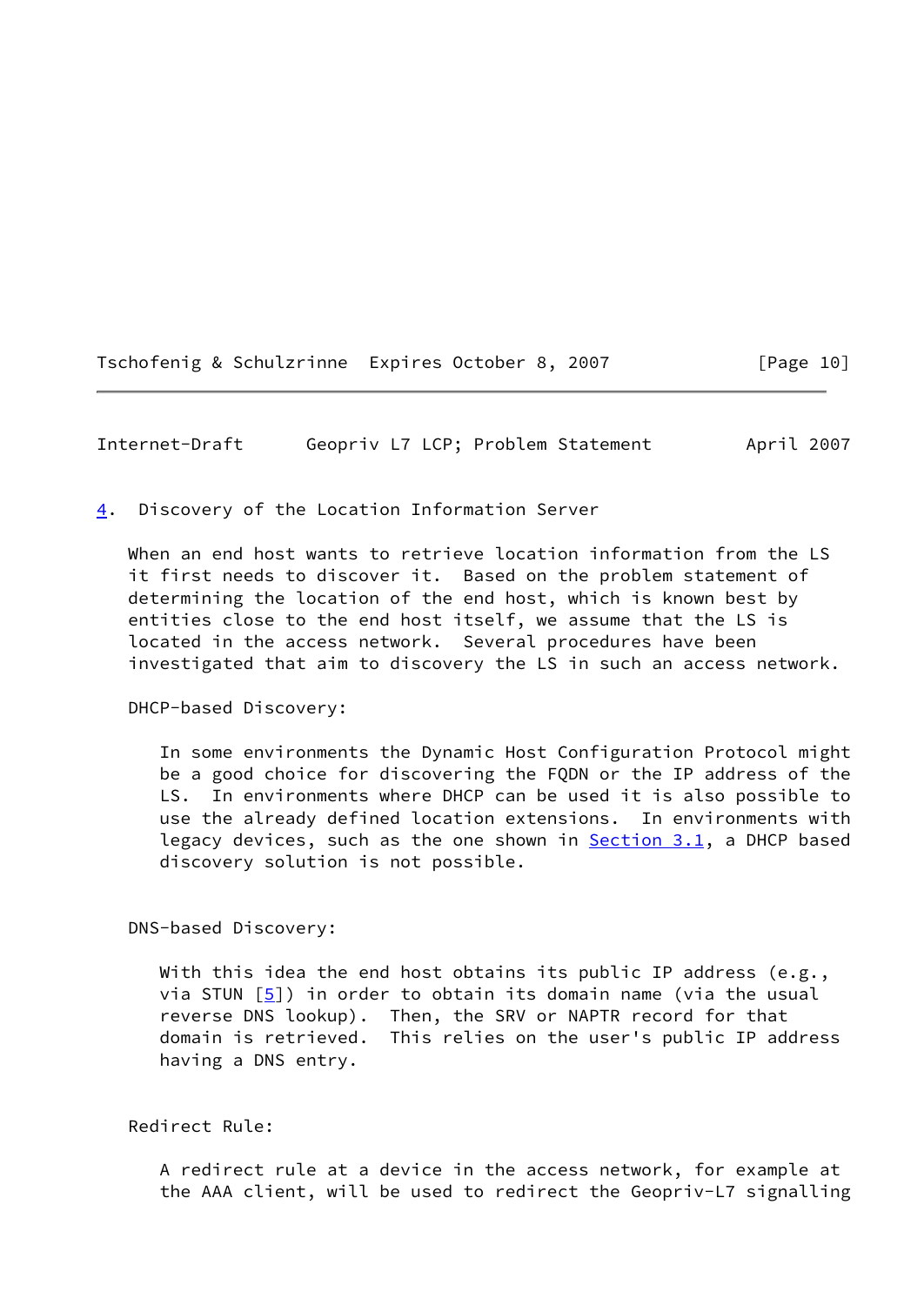messages (destined to a specific port) to the LS. The end host could then discover the LS by sending a packet to almost any address (as long it is not in the local network). The packet would be redirected to the respective LS being configured. The same procedure is used by captive portals whereby any HTTP traffic is intercepted and redirected.

Multicast Query:

 An end node could also discover a LS by sending a multicast request to a well-known address. An example of such a mechanism is multicast DNS (see  $[6]$  and  $[7]$ ).

 The LS discovery procedure raises deployment and security issues. When an end host discovers a LS,

Tschofenig & Schulzrinne Expires October 8, 2007 [Page 11]

Internet-Draft Geopriv L7 LCP; Problem Statement April 2007

- 1. it does not talk to a man-in-the-middle adversary, and
- 2. it needs to ensure that the discovered entity is indeed an authorized LS.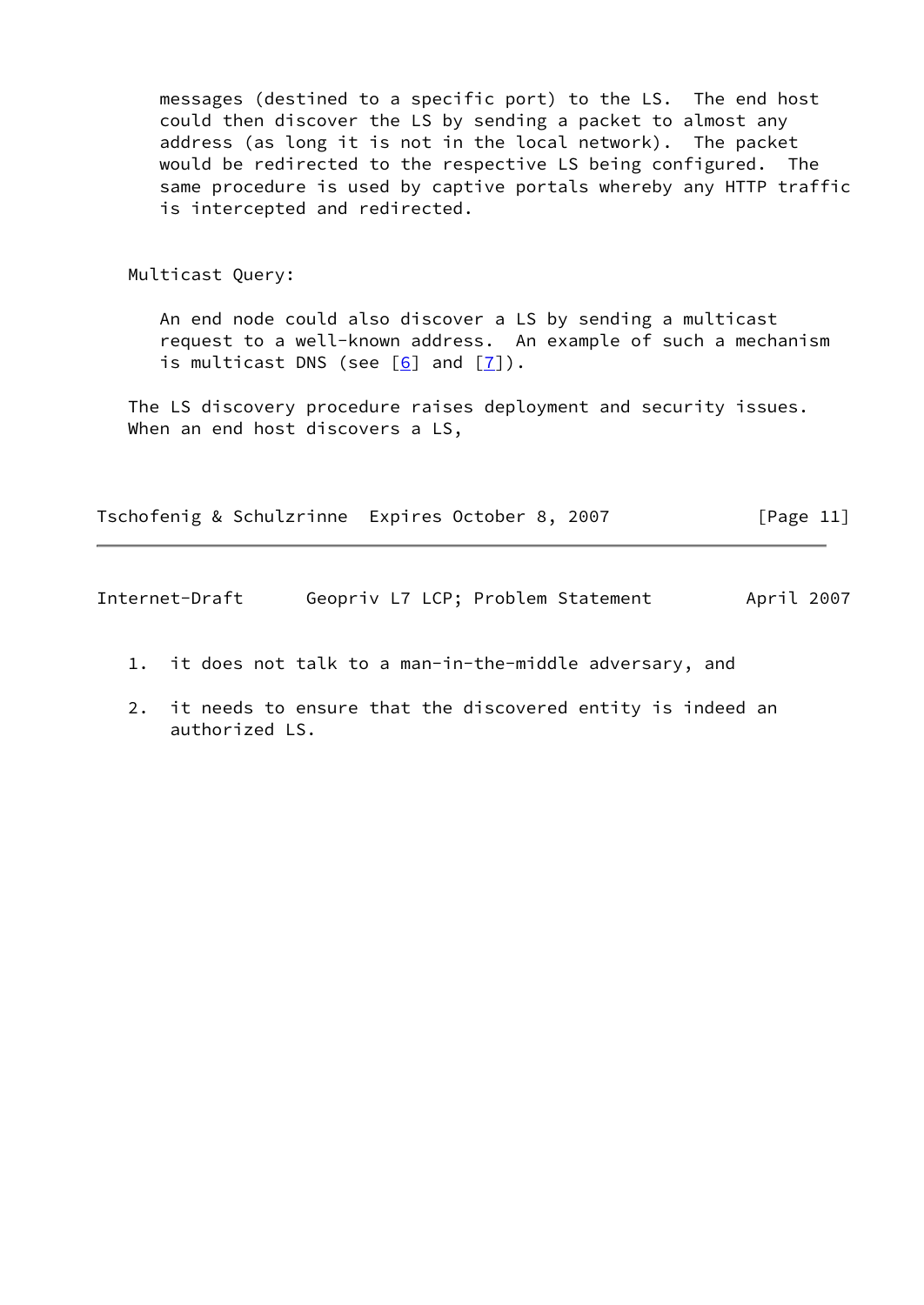Tschofenig & Schulzrinne Expires October 8, 2007 [Page 12]

<span id="page-13-1"></span>Internet-Draft Geopriv L7 LCP; Problem Statement April 2007

<span id="page-13-0"></span>[5](#page-13-0). Identifier for Location Determination

 The LS returns location information to the end host when it receives a request. Some form of identifier is therefore needed to allow the LS to determine the current location of the target or a good approximation of it.

The chosen identifier needs to have the following properties:

Ability for end host to learn or know the identifier:

 The end host MUST know or MUST be able to learn the identifier (explicitly or implicitly) in order to send it to the LS. Implicitly refers to the situation where a device along the path between the end host and the LS modifies the identifier, as it is done by a NAT when an IP address based identifier is used.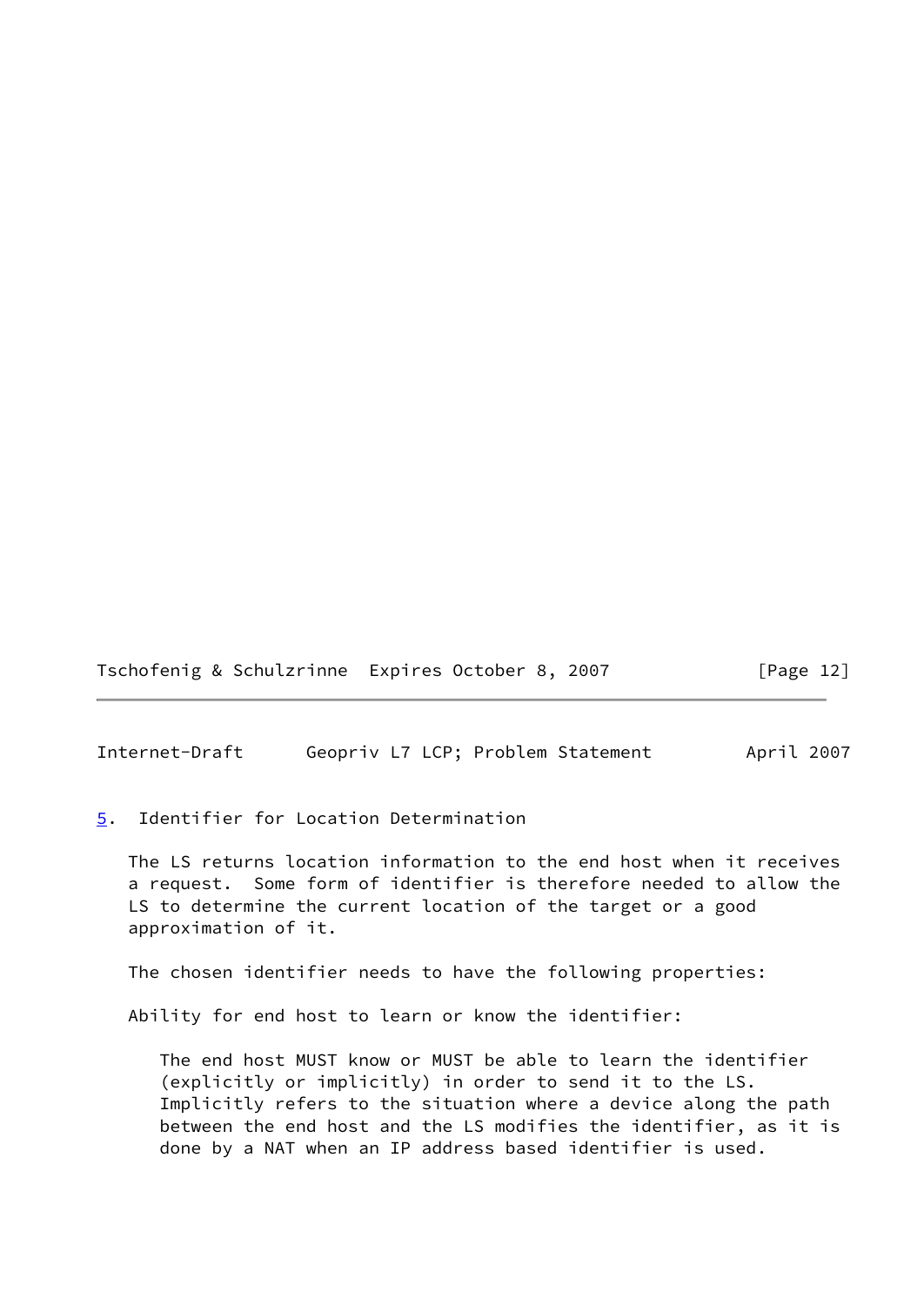Ability to use the identifier for location determination:

 The LS MUST be able to use the identifier (directly or indirectly) for location determination. Indirectly refers to the case where the LS uses other identifiers locally within the access network, in addition to the one provided by the end host, for location determination.

Security properties of the identifier:

 Misuse needs to be minimized whereby off-path adversary MUST NOT be able to obtain location information of other hosts. A on-path adversary in the same subnet SHOULD NOT be able to spoof the identifier of another host in the same subnet.

 The problem is further complicated by the requirement that the end host should not be aware of the network topology and the LS must be placed in such a way that it can determine location information with the available information. As shown in Figure 1 the host behind the NTE/NAPT-DHCP device is not visible to the access network and the LS itself. In the DSL network environment some identifier used at the NTE is observable for by the LS/access network.

 The following list discusses frequently mentioned identifiers and their properties:

Tschofenig & Schulzrinne Expires October 8, 2007 [Page 13]

Internet-Draft Geopriv L7 LCP; Problem Statement April 2007

Host MAC address:

 The host MAC address is known to the end system, but not carried over an IP hop.

ATM VCI/VPI:

 The VPI/VCI is generally only seen by the DSL modem. Almost all routers in the US use 1 of 2 VPI/VCI value pairs: 0/35 and 8/35. This VC is terminated at the DSLAM, which uses a different VPI/VCI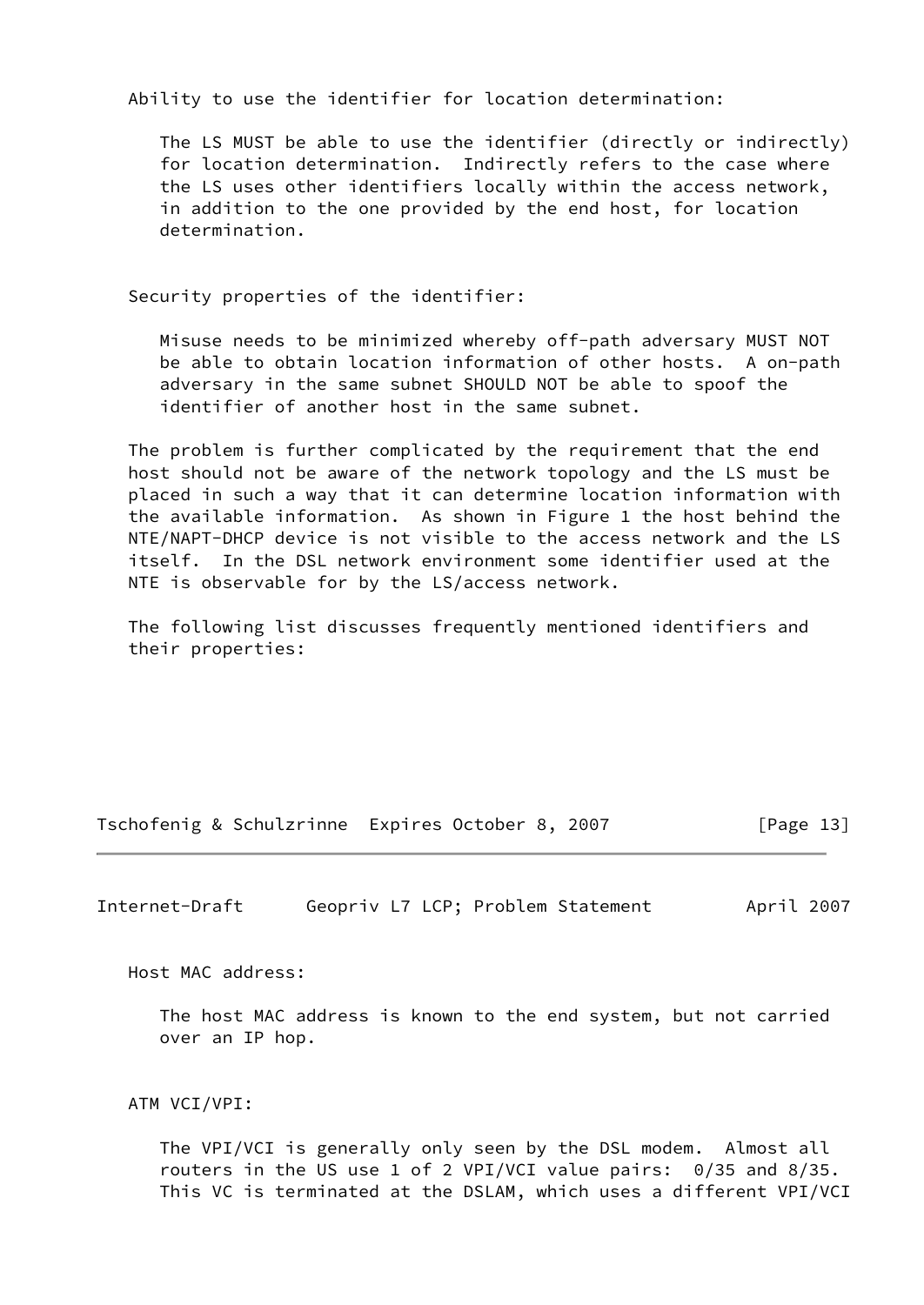(per end customer) to connect to the ATM switch. Only the network provider is able to map VPI/VCI values through its network. With the arrival of VDSL, ATM will slowly be phased out in favor of Ethernet.

Switch/Port Number:

 This identifier is available only in certain networks, such as enterprise networks, typically available via proprietary protocols like CDP or, in the future, 802.1ab.

Cell ID:

 This identifier is available in cellular data networks and the cell ID might not be visible to the end host.

Authenticated User Identity:

 In DSL networks the user credentials are, in many cases, only known by the router and not to the end host. To the network, the authenticated user identity is only available if a network access authentication procedure is executed. In case of roaming it still might not be available to the access network since security protocols might provide user identity confidentiality and thereby hide the real identity of the user allowing the access network to only see a pseudonym or a randomized string.

Host Identifier:

The Host Identifier introduced by the Host Identity Protocol  $[8]$  $[8]$  allows identification of a particular host. Unfortunately, the network can only use this identifier for location determination if the operator already stores an mapping of host identities to

| Tschofenig & Schulzrinne Expires October 8, 2007 |  |  | [Page 14] |
|--------------------------------------------------|--|--|-----------|
|--------------------------------------------------|--|--|-----------|

Internet-Draft Geopriv L7 LCP; Problem Statement April 2007

 location information. Furthermore, there is a deployment problem since the host identities are not used in todays networks.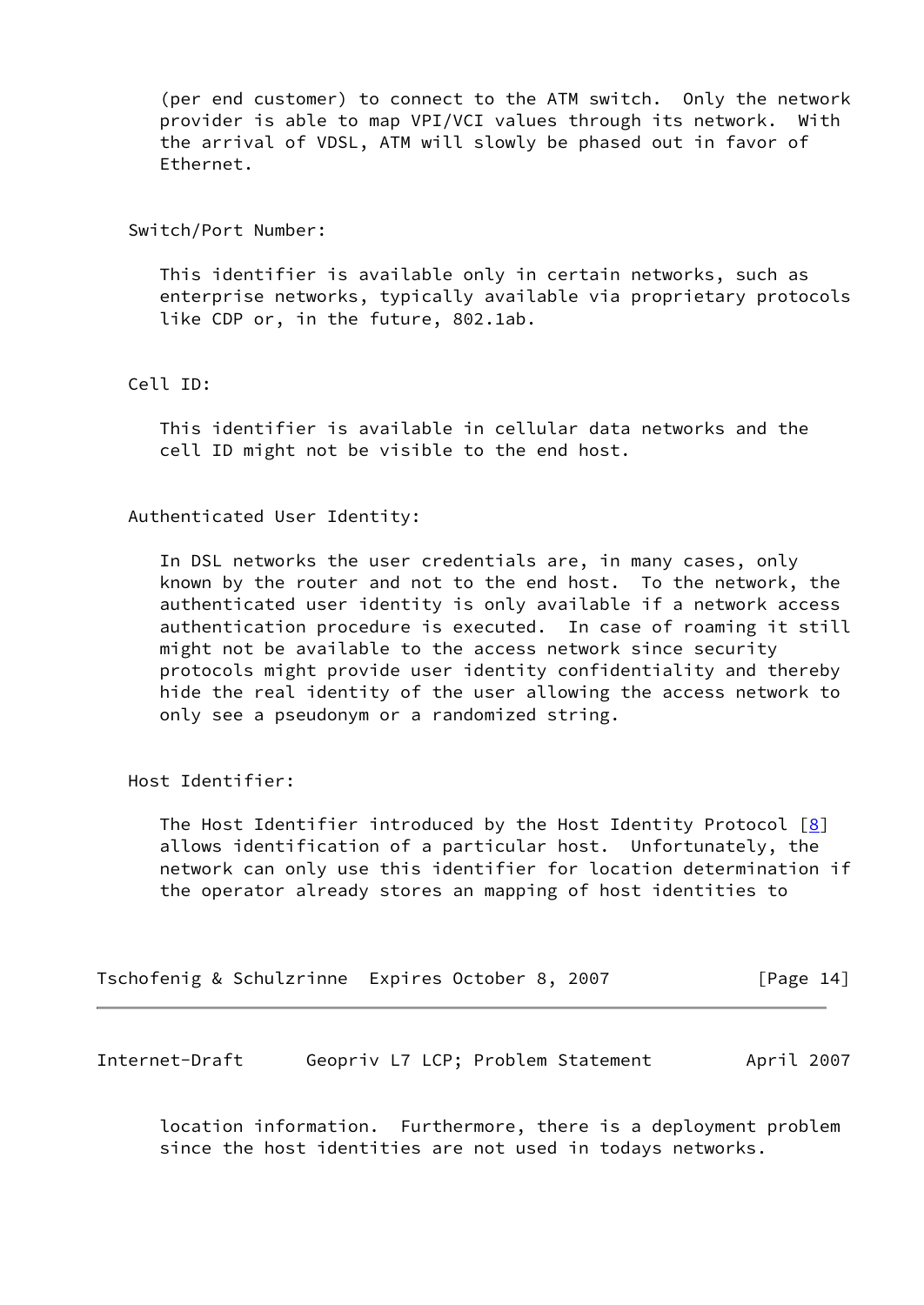## Cryptographically Generated Address (CGA):

 The concept of a Cryptographically Generated Address (CGA) was introduced by  $[9]$ . The basic idea is to put the truncated hash of a public key into the interface identifier part of an IPv6 address. In addition to the properties of an IP address it allows a proof of ownership. Hence, a return routability check can be omitted.

Network Access Identifiers:

A Network Access Identifier  $[10]$  $[10]$  is only used during the network access authentication procedure in RADIUS  $[11]$  or Diameter  $[12]$  $[12]$ . Furthermore, in a roaming scenario it does not help the access network to make meaningful decisions since the username part might be a pseudonym and there is no relationship to the end host's location.

Unique Client Identifier

 The DSL Forum has defined that all devices that expect to be managed by the TR-069 interface be able to generate an identifier as described in DSL Forum TR-069v2 Section 3.4.4. It also has a requirement that routers that use DHCP to the WAN use [RFC 4361](https://datatracker.ietf.org/doc/pdf/rfc4361)  $[13]$  $[13]$  to provide the DHCP server with a unique client identifier. This identifier is, however, not visible to the end host with the assumption of a legacy device like the NTE. If we assume that the LTE can be modified then a number of solutions come to mind including DHCP based location delivery.

IP Address:

 The end host's IP address may be used for location determination. This IP address is not visible to the LS if the end host is behind one or multipel NATs. This is, however, not a problem since the location of a host that is located behind a NAT cannot be determined by the access network. The LS would in this case only see the public IP address of the NAT binding allocated by the NAT, which is the correct behavior. The property of the IP address for a return routability check is attractive as well to return location information only to a device that transmitted the

Tschofenig & Schulzrinne Expires October 8, 2007 [Page 15]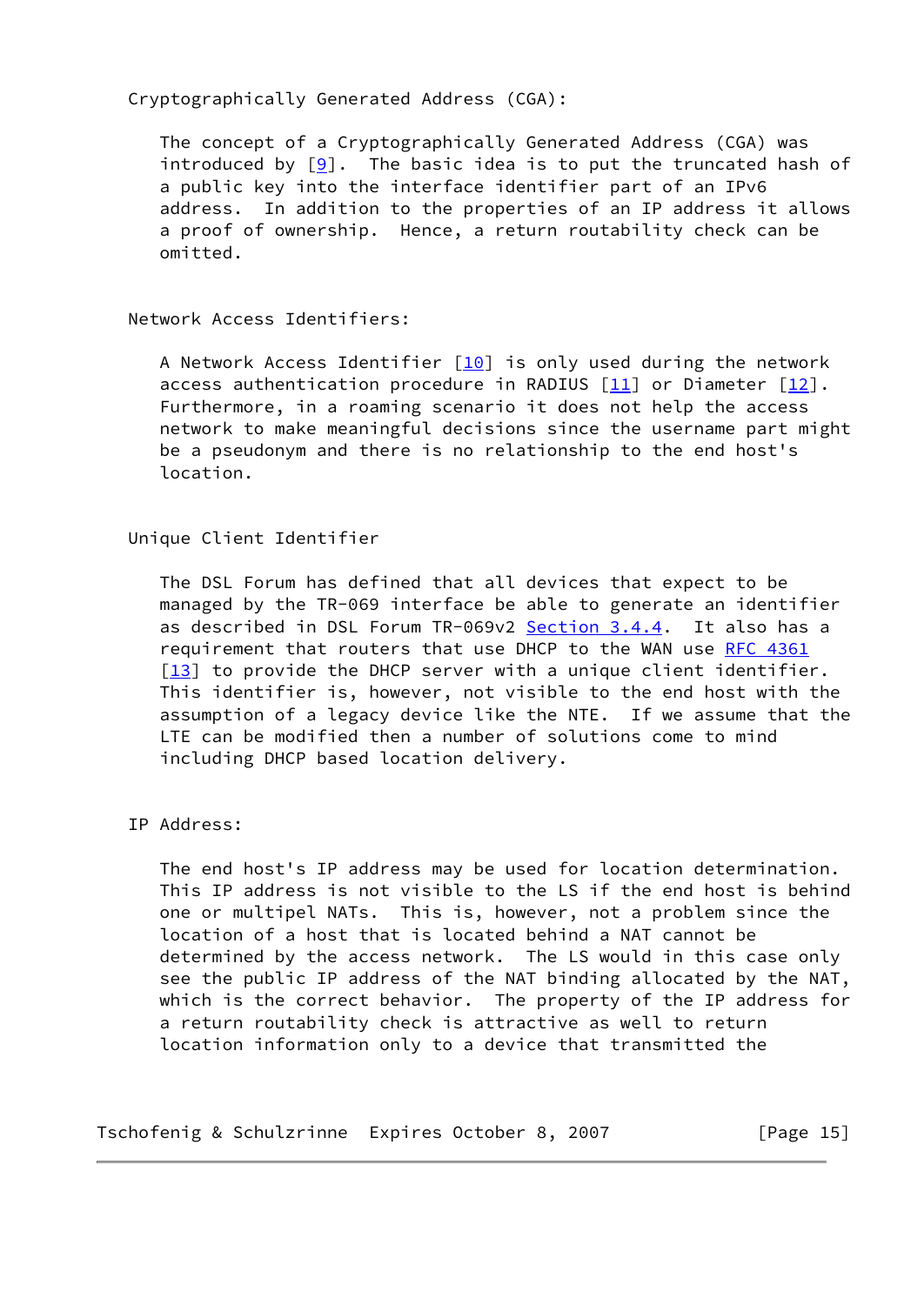request. The LS receives the request and provides location information back to the same IP address. If an adversary wants to learn location information from an IP address other than its own IP address then it would not see the response message (unless he is on the subnetwork or at a router along the path towards the LS) since the LS would return the message to the address where it came from.

 On a shared medium an adversary could ask for location information of another host using its IP address. The adversary would be able to see the response message since he is sniffing on the shared medium unless security mechanisms (such as link layer encryption) is in place. With a network deployment as shown in [Section 3.1](#page-4-2) with multiple hosts in the Customer Premise being behind a NAT the LS is unable to differentiate the individual end points. For WLAN deployments as found in hotels, as shown in as shown in [Section 3.3](#page-9-0), it is possible for an adversary to eavesdrop data traffic and subsequently to spoof the IP address in a query to the LS to learn more detailed location information (e.g., specific room numbers). Such an attack might, for example, compromise the privacy of hotel guests. Note that DHCP would suffer from the same problem here unless each node uses link layer security mechanism.

 Return routability checks are useful only if the adversary does not see the response message and if the goal is to delay state establishment. If the adversary is in a broadcast network then a return routability check alone is not sufficient to prevent the above attack since the adversary will observe the response.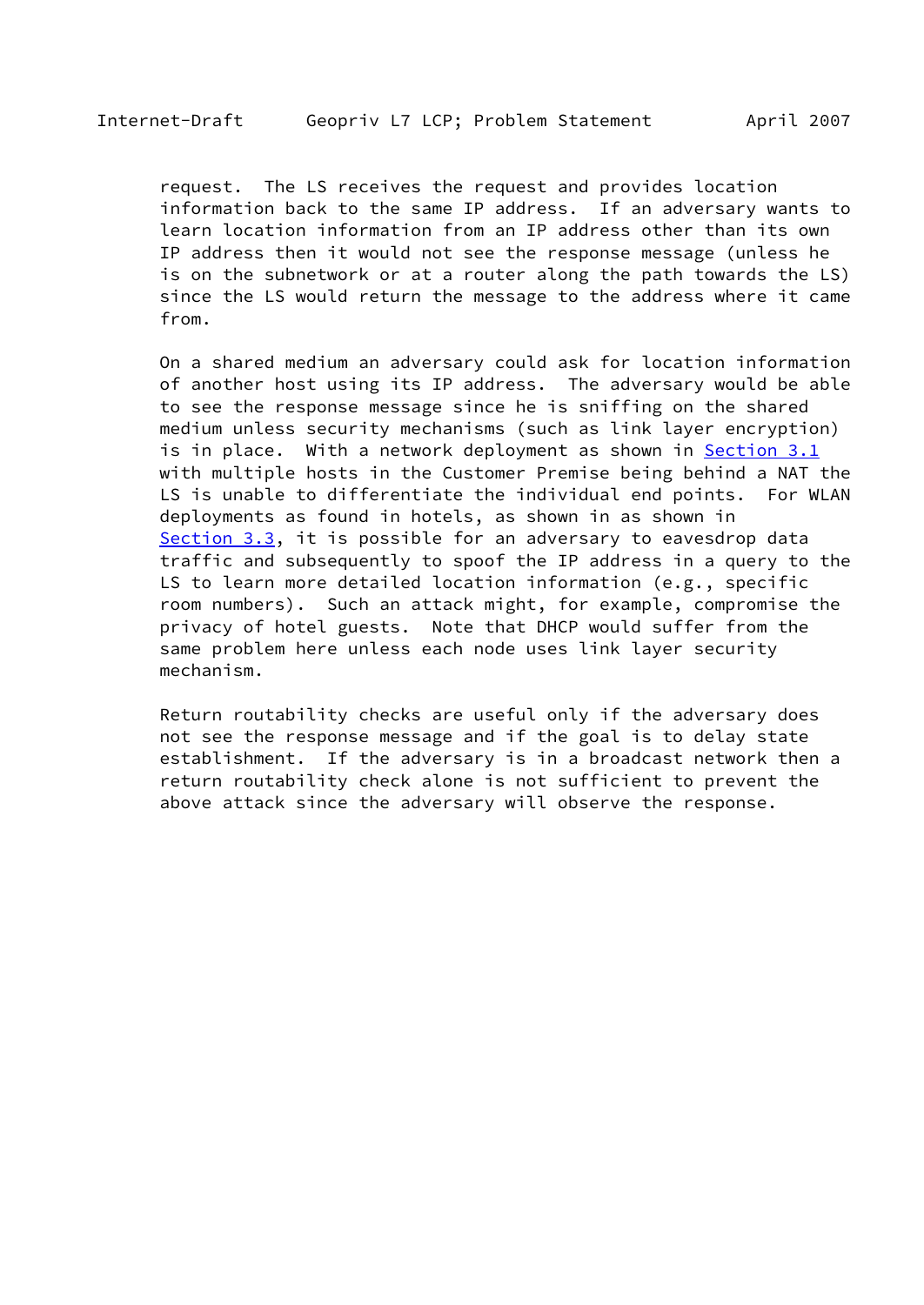### <span id="page-18-1"></span>Internet-Draft Geopriv L7 LCP; Problem Statement April 2007

<span id="page-18-0"></span>[6](#page-18-0). Requirements

The following requirements and assumptions have been identified:

Requirement L7-1: Identifier Choice

 The LS MUST be presented with a unique identifier of its own addressing realm associated directly or indirectly (i.e., linked through other identifiers) with the physical location of the end host.

 An identifier is only appropriate if it is from the same realm as the one for which the location information service maintains identifier to location mapping.

Requirement L7-2: Mobility Support

 The GEOPRIV Layer 7 Location Configuration Protocol MUST support a broad range of mobility from devices that can only move between reboots, to devices that can change attachment points with the impact that their IP address is changed, to devices that do not change their IP address while roaming, to devices that continuously move by being attached to the same network attachment point.

Requirement L7-3: Layer 7 and Layer 2/3 Provider Relationship

 The design of the GEOPRIV Layer 7 Location Configuration Protocol MUST NOT assume a business or trust relationship between the provider of application layer (e.g., SIP, XMPP, H.323) provider and the access network provider operating the LS.

Requirement L7-4: Layer 2 and Layer 3 Provider Relationship

 The design of the GEOPRIV Layer 7 Location Configuration Protocol MUST assume that there is a trust and business relationship between the L2 and the L3 provider. The L3 provider operates the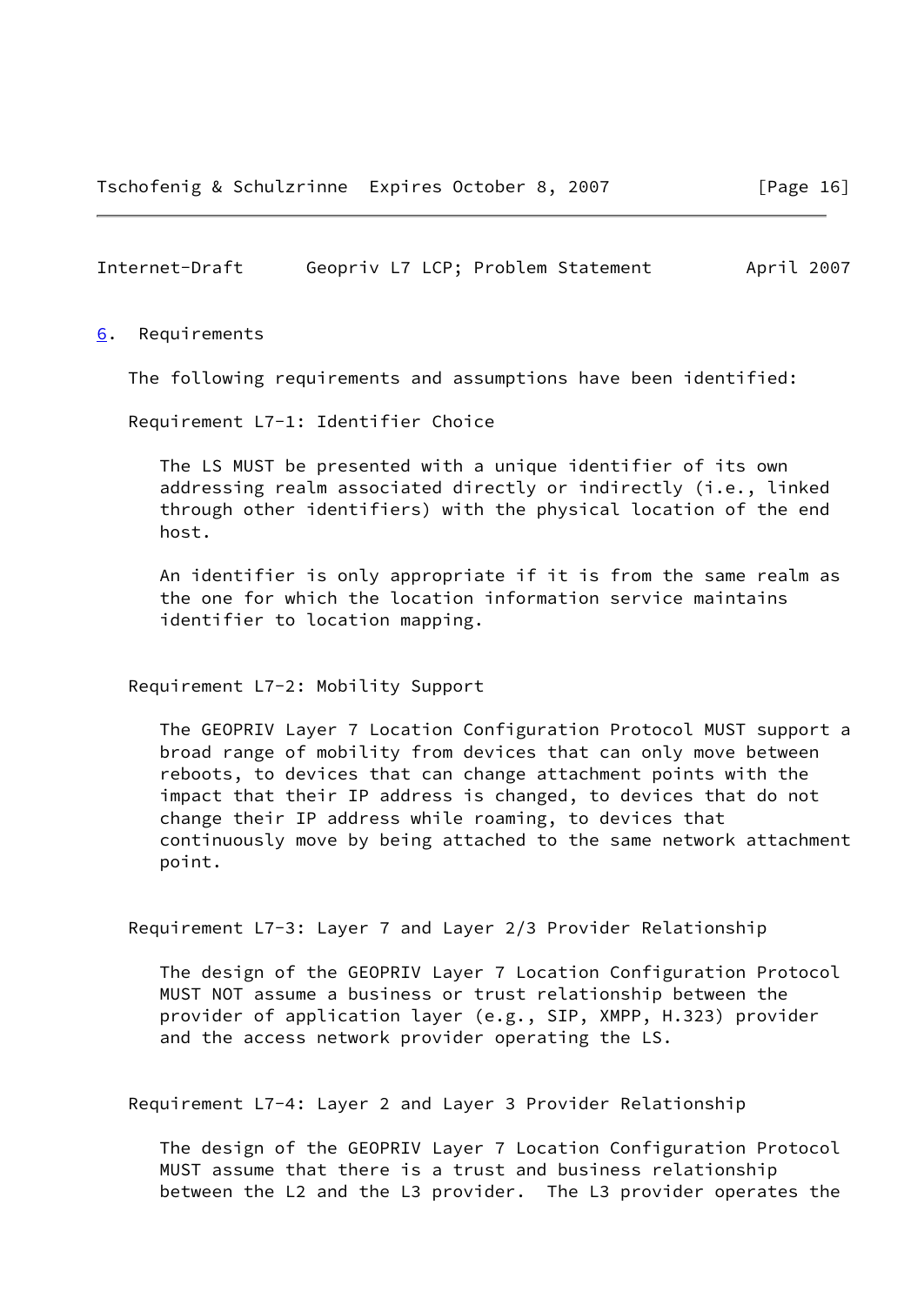LS and needs to obtain location information from the L2 provider since this one is closest to the end host. If the L2 and L3 provider for the same host are different entities, they cooperate for the purposes needed to determine end system locations.

Tschofenig & Schulzrinne Expires October 8, 2007 [Page 17]

Internet-Draft Geopriv L7 LCP; Problem Statement April 2007

Requirement L7-5: Legacy Device Considerations

 The design of the GEOPRIV Layer 7 Location Configuration Protocol MUST consider legacy residential NAT devices and NTEs in an DSL environment that cannot be upgraded to support additional protocols, for example to pass additional information through DHCP.

Requirement L7-6: VPN Awareness

 The design of the GEOPRIV Layer 7 Location Configuration Protocol MUST assume that at least one end of a VPN is aware of the VPN functionality. In an enterprise scenario, the enterprise side will provide the LS used by the client and can thereby detect whether the LS request was initiated through a VPN tunnel.

Requirement L7-7: Network Access Authentication

 The design of the GEOPRIV Layer 7 Location Configuration Protocol MUST NOT assume prior network access authentication.

Requirement L7-8: Network Topology Unawareness

 The design of the GEOPRIV Layer 7 Location Configuration Protocol MUST NOT assume end systems being aware of the access network topology. End systems are, however, able to determine their public IP address(es) via mechanisms such as STUN  $[5]$  or NSIS NATFW NSLP [[14\]](#page-26-1) .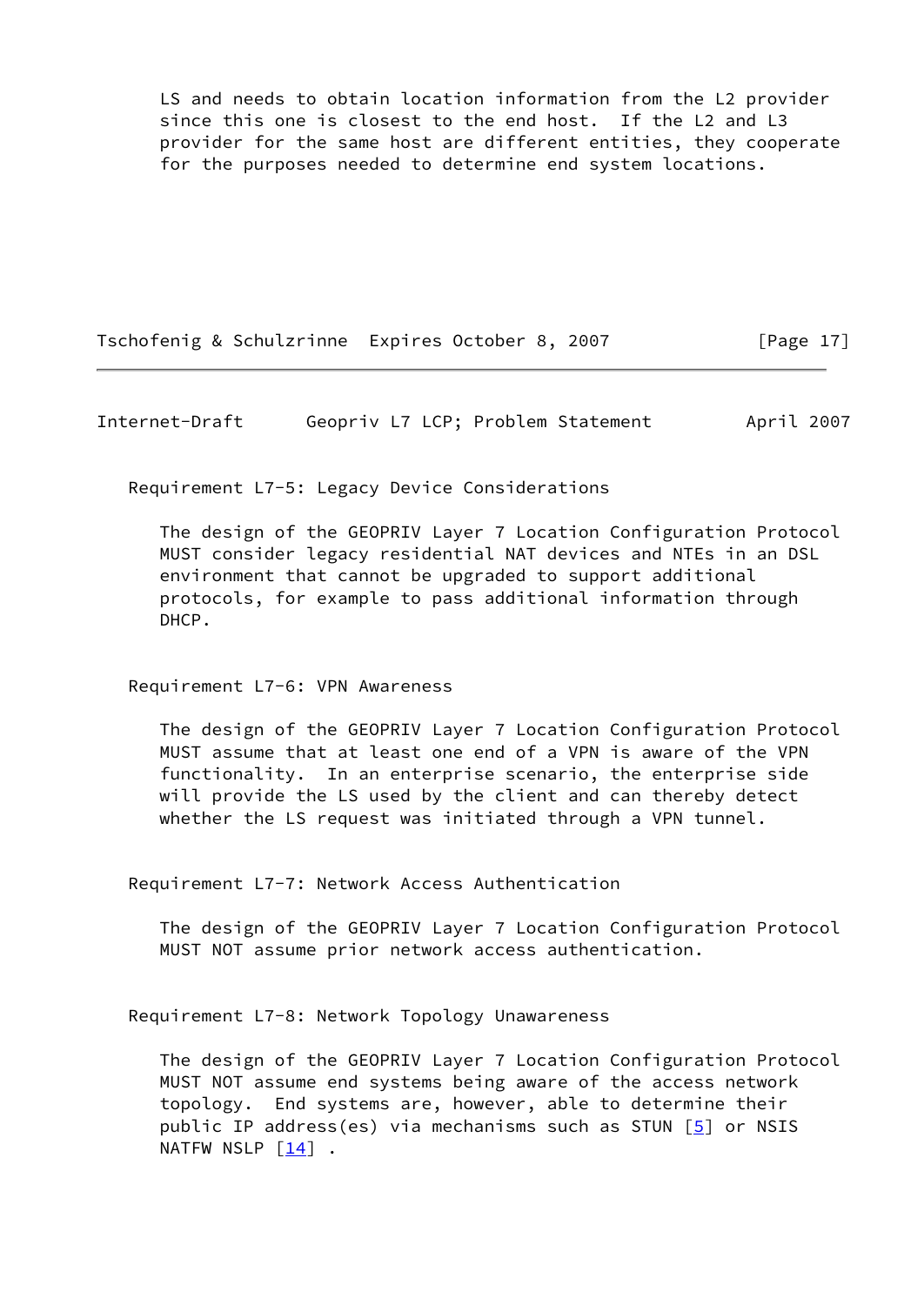Requirement L7-9: Discovery Mechanism

 The GEOPRIV Layer 7 Location Configuration Protocol MUST provide a mandatory-to-implement discovery mechanism.

<span id="page-20-1"></span>

|                | Tschofenig & Schulzrinne Expires October 8, 2007 | $\lceil \text{Page 18} \rceil$ |
|----------------|--------------------------------------------------|--------------------------------|
| Internet-Draft | Geopriv L7 LCP; Problem Statement                | April 2007                     |

<span id="page-20-0"></span>[7](#page-20-0). Security Considerations

This document addresses security aspect throughout the document.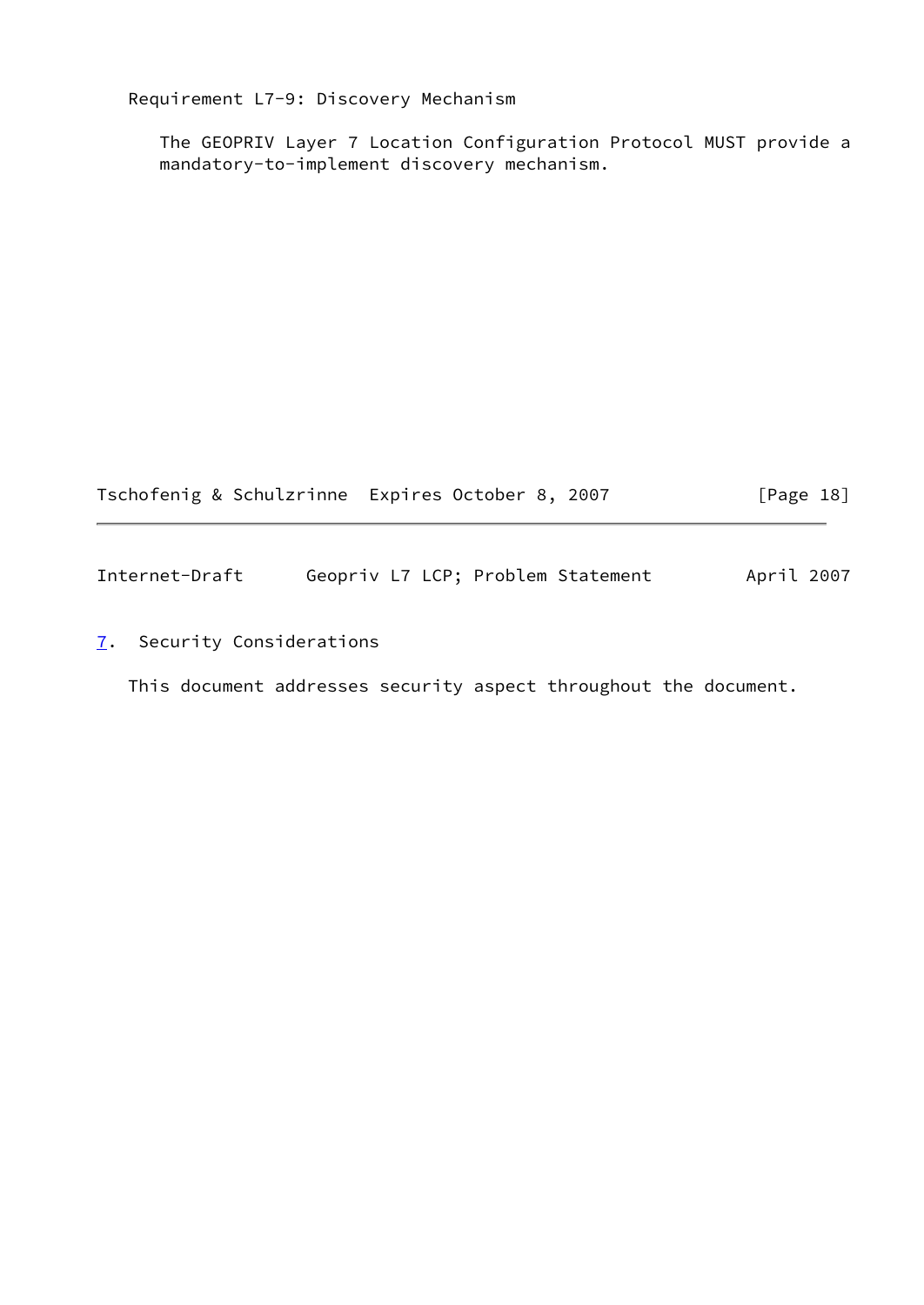|  | Tschofenig & Schulzrinne Expires October 8, 2007 | [Page 19] |
|--|--------------------------------------------------|-----------|
|--|--------------------------------------------------|-----------|

<span id="page-21-1"></span>Internet-Draft Geopriv L7 LCP; Problem Statement April 2007

# <span id="page-21-0"></span>[8](#page-21-0). IANA Considerations

This document does not require actions by IANA.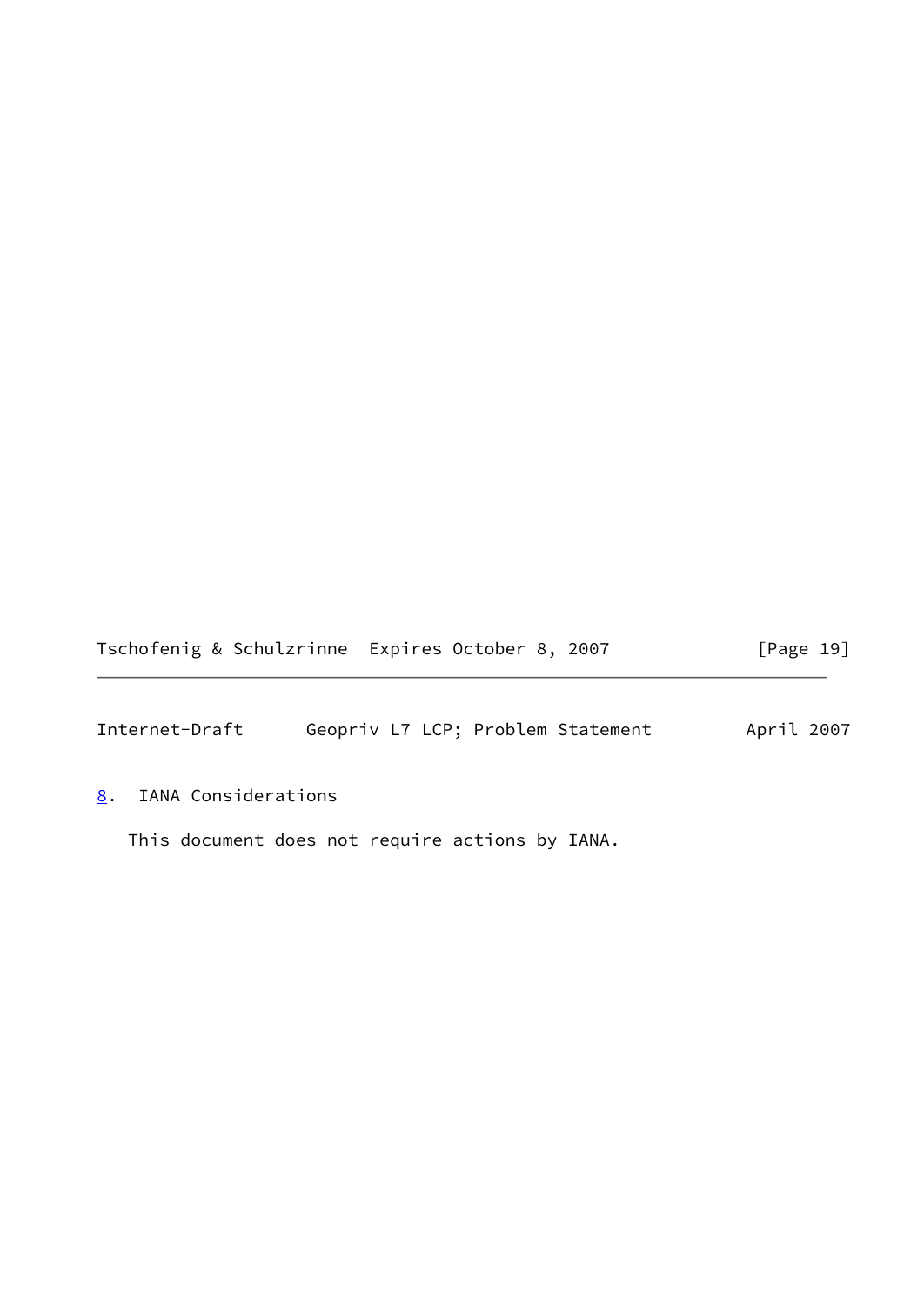Tschofenig & Schulzrinne Expires October 8, 2007 [Page 20]

<span id="page-22-1"></span>Internet-Draft Geopriv L7 LCP; Problem Statement April 2007

## <span id="page-22-0"></span>[9](#page-22-0). Contributors

 This contribution is a joint effort of the GEOPRIV Layer 7 Location Configuration Requirements Design Team of the IETF GEOPRIV Working Group. The contributors include Henning Schulzrinne, Barbara Stark, Marc Linsner, Andrew Newton, James Winterbottom, Martin Thomson, Rohan Mahy, Brian Rosen, Jon Peterson and Hannes Tschofenig.

The design team members can be reached at:

Marc Linsner: mlinsner@cisco.com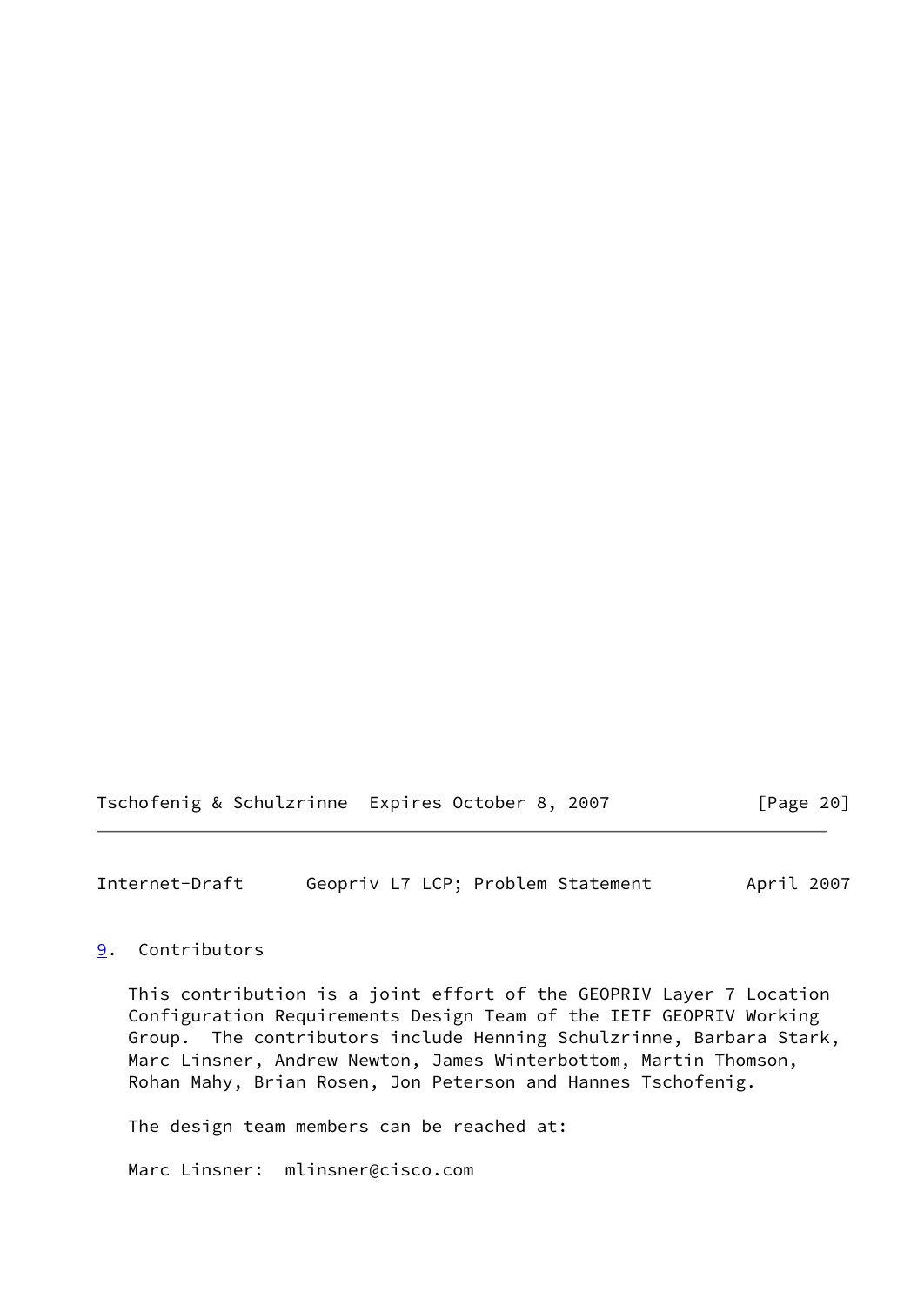Rohan Mahy: rohan@ekabal.com Andrew Newton: andy@hxr.us Jon Peterson: jon.peterson@neustar.biz Brian Rosen: br@brianrosen.net Henning Schulzrinne: hgs@cs.columbia.edu Barbara Stark: Barbara.Stark@bellsouth.com Martin Thomson: Martin.Thomson@andrew.com Hannes Tschofenig: Hannes.Tschofenig@siemens.com James Winterbottom: James.Winterbottom@andrew.com

Tschofenig & Schulzrinne Expires October 8, 2007 [Page 21]

<span id="page-23-1"></span>Internet-Draft Geopriv L7 LCP; Problem Statement April 2007

### <span id="page-23-0"></span>[10.](#page-23-0) Acknowledgements

 We would like to thank the IETF GEOPRIV working group chairs, Andy Newton, Allison Mankin and Randall Gellens, for creating this design team. Furthermore, we would like thank Andy Newton for his support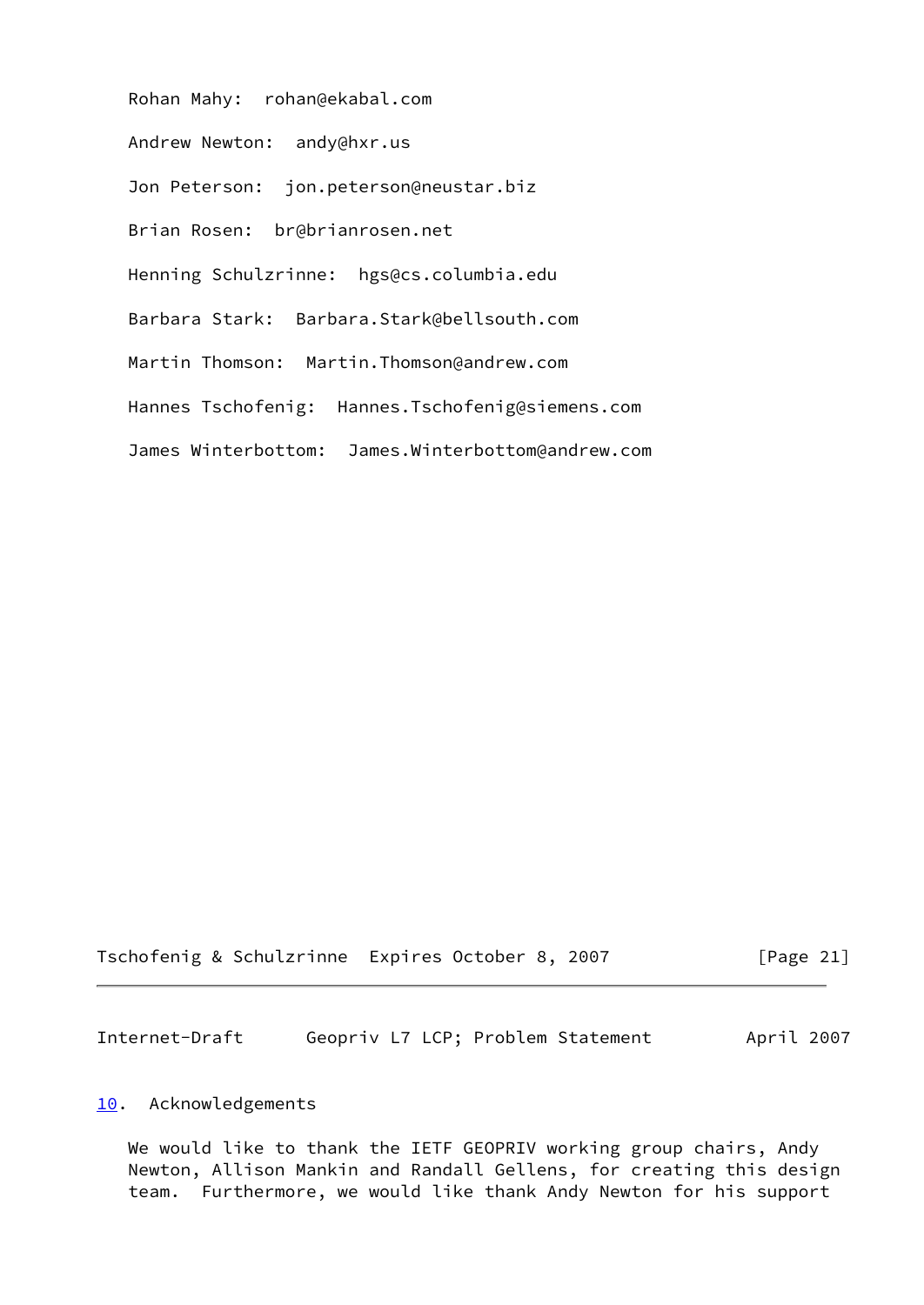during the design team mailing list, for setting up Jabber chat conferences and for participating in the phone conference discussions.

 We would also like to thank Murugaraj Shanmugam, Ted Hardie, Martin Dawson, Richard Barnes, James Winterbottom, Tom Taylor, Otmar Lendl, Marc Linsner, Brian Rosen, Roger Marshall, Guy Caron, Doug Stuard, Eric Arolick, Dan Romascanu, Jerome Grenier, Martin Thomson, Barbara Stark, Michael Haberler for their WGLC review comments.

Tschofenig & Schulzrinne Expires October 8, 2007 [Page 22]

<span id="page-24-0"></span>Internet-Draft Geopriv L7 LCP; Problem Statement April 2007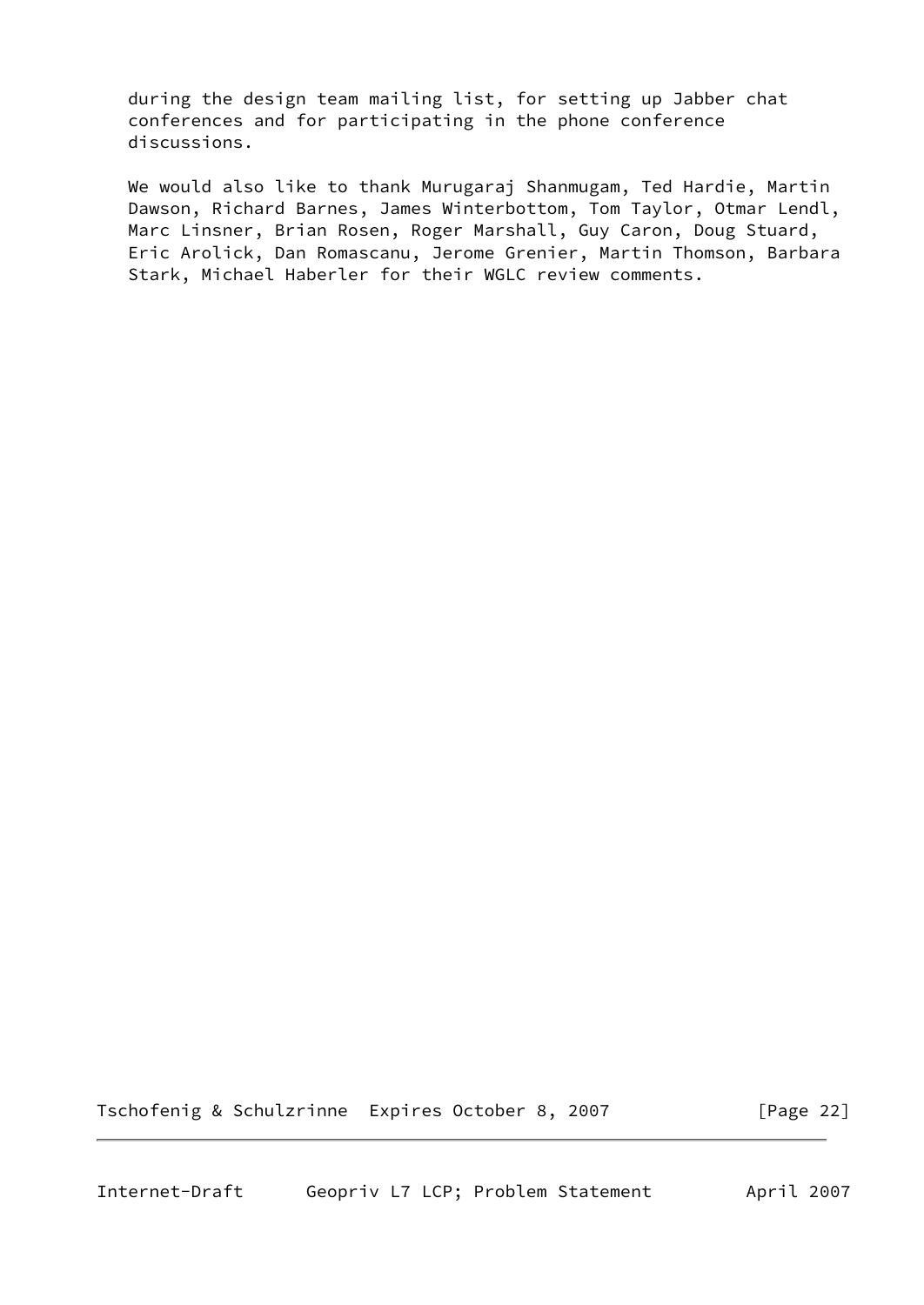### <span id="page-25-0"></span>[11.](#page-25-0) References

- <span id="page-25-5"></span><span id="page-25-4"></span><span id="page-25-1"></span>[11.1](#page-25-1). Normative References
	- [1] Cuellar, J., Morris, J., Mulligan, D., Peterson, J., and J. Polk, "Geopriv Requirements", [RFC 3693,](https://datatracker.ietf.org/doc/pdf/rfc3693) February 2004.
	- [2] Bradner, S., "Key words for use in RFCs to Indicate Requirement Levels", [RFC 2119,](https://datatracker.ietf.org/doc/pdf/rfc2119) [BCP 14](https://datatracker.ietf.org/doc/pdf/bcp14), March 1997.
	- [3] Schulzrinne, H. and R. Marshall, "Requirements for Emergency Context Resolution with Internet Technologies", [draft-ietf-ecrit-requirements-13](https://datatracker.ietf.org/doc/pdf/draft-ietf-ecrit-requirements-13) (work in progress), March 2007.
- <span id="page-25-14"></span><span id="page-25-13"></span><span id="page-25-12"></span><span id="page-25-11"></span><span id="page-25-10"></span><span id="page-25-9"></span><span id="page-25-8"></span><span id="page-25-7"></span><span id="page-25-6"></span><span id="page-25-3"></span><span id="page-25-2"></span>[11.2](#page-25-2). Informative References
	- [4] Marshall, R., "Requirements for a Location-by-Reference Mechanism used in Location Configuration and Conveyance", [draft-marshall-geopriv-lbyr-requirements-01](https://datatracker.ietf.org/doc/pdf/draft-marshall-geopriv-lbyr-requirements-01) (work in progress), March 2007.
	- [5] Rosenberg, J., Weinberger, J., Huitema, C., and R. Mahy, "STUN - Simple Traversal of User Datagram Protocol (UDP) Through Network Address Translators (NATs)", [RFC 3489,](https://datatracker.ietf.org/doc/pdf/rfc3489) March 2003.
	- [6] Aboba, B., "Link-local Multicast Name Resolution (LLMNR)", [draft-ietf-dnsext-mdns-47](https://datatracker.ietf.org/doc/pdf/draft-ietf-dnsext-mdns-47) (work in progress), August 2006.
	- [7] Cheshire, S. and M. Krochmal, "Multicast DNS", [draft-cheshire-dnsext-multicastdns-06](https://datatracker.ietf.org/doc/pdf/draft-cheshire-dnsext-multicastdns-06) (work in progress), August 2006.
	- [8] Moskowitz, R., "Host Identity Protocol", [draft-ietf-hip-base-07](https://datatracker.ietf.org/doc/pdf/draft-ietf-hip-base-07) (work in progress), February 2007.
	- [9] Aura, T., "Cryptographically Generated Addresses (CGA)", [RFC 3972](https://datatracker.ietf.org/doc/pdf/rfc3972), March 2005.
	- [10] Aboba, B., Beadles, M., Arkko, J., and P. Eronen, "The Network Access Identifier", [RFC 4282](https://datatracker.ietf.org/doc/pdf/rfc4282), December 2005.
	- [11] Rigney, C., Willens, S., Rubens, A., and W. Simpson, "Remote Authentication Dial In User Service (RADIUS)", [RFC 2865](https://datatracker.ietf.org/doc/pdf/rfc2865), June 2000.
	- [12] Calhoun, P., Loughney, J., Guttman, E., Zorn, G., and J. Arkko, "Diameter Base Protocol", [RFC 3588](https://datatracker.ietf.org/doc/pdf/rfc3588), September 2003.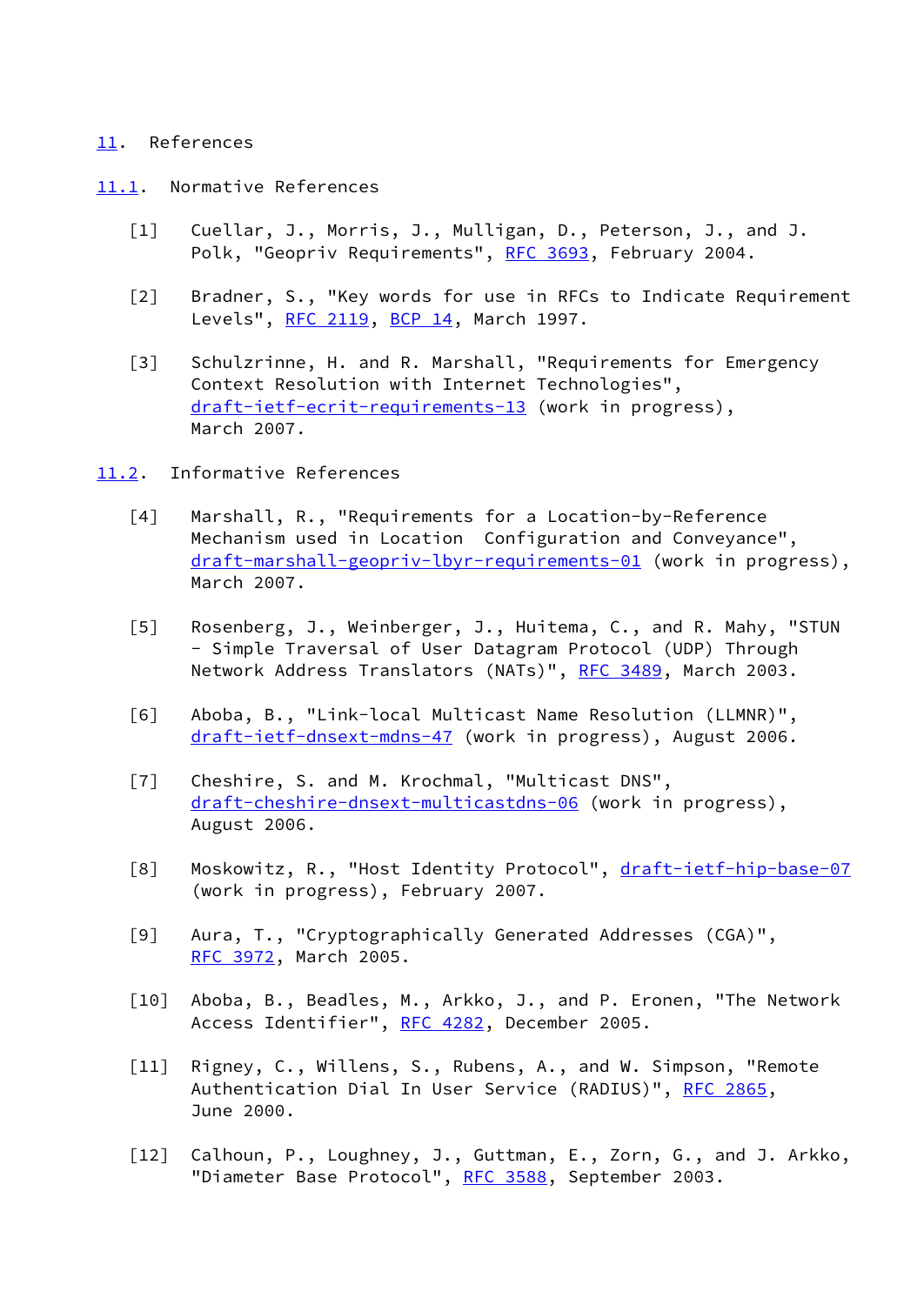Internet-Draft Geopriv L7 LCP; Problem Statement April 2007

- <span id="page-26-0"></span>[13] Lemon, T. and B. Sommerfeld, "Node-specific Client Identifiers for Dynamic Host Configuration Protocol Version Four (DHCPv4)", [RFC 4361](https://datatracker.ietf.org/doc/pdf/rfc4361), February 2006.
- <span id="page-26-1"></span>[14] Stiemerling, M., "NAT/Firewall NSIS Signaling Layer Protocol (NSLP)", [draft-ietf-nsis-nslp-natfw-14](https://datatracker.ietf.org/doc/pdf/draft-ietf-nsis-nslp-natfw-14) (work in progress), March 2007.
- [15] Peterson, J., "A Presence-based GEOPRIV Location Object Format", [RFC 4119,](https://datatracker.ietf.org/doc/pdf/rfc4119) December 2005.
- [16] Hardie, T., "LoST: A Location-to-Service Translation Protocol", [draft-ietf-ecrit-lost-05](https://datatracker.ietf.org/doc/pdf/draft-ietf-ecrit-lost-05) (work in progress), March 2007.
- [17] Peterson, J. and C. Jennings, "Enhancements for Authenticated Identity Management in the Session Initiation Protocol (SIP)", [draft-ietf-sip-identity-06](https://datatracker.ietf.org/doc/pdf/draft-ietf-sip-identity-06) (work in progress), October 2005.
- [18] Peterson, J. and C. Jennings, "Enhancements for Authenticated Identity Management in the Session Initiation Protocol (SIP)", [RFC 4474](https://datatracker.ietf.org/doc/pdf/rfc4474), August 2006.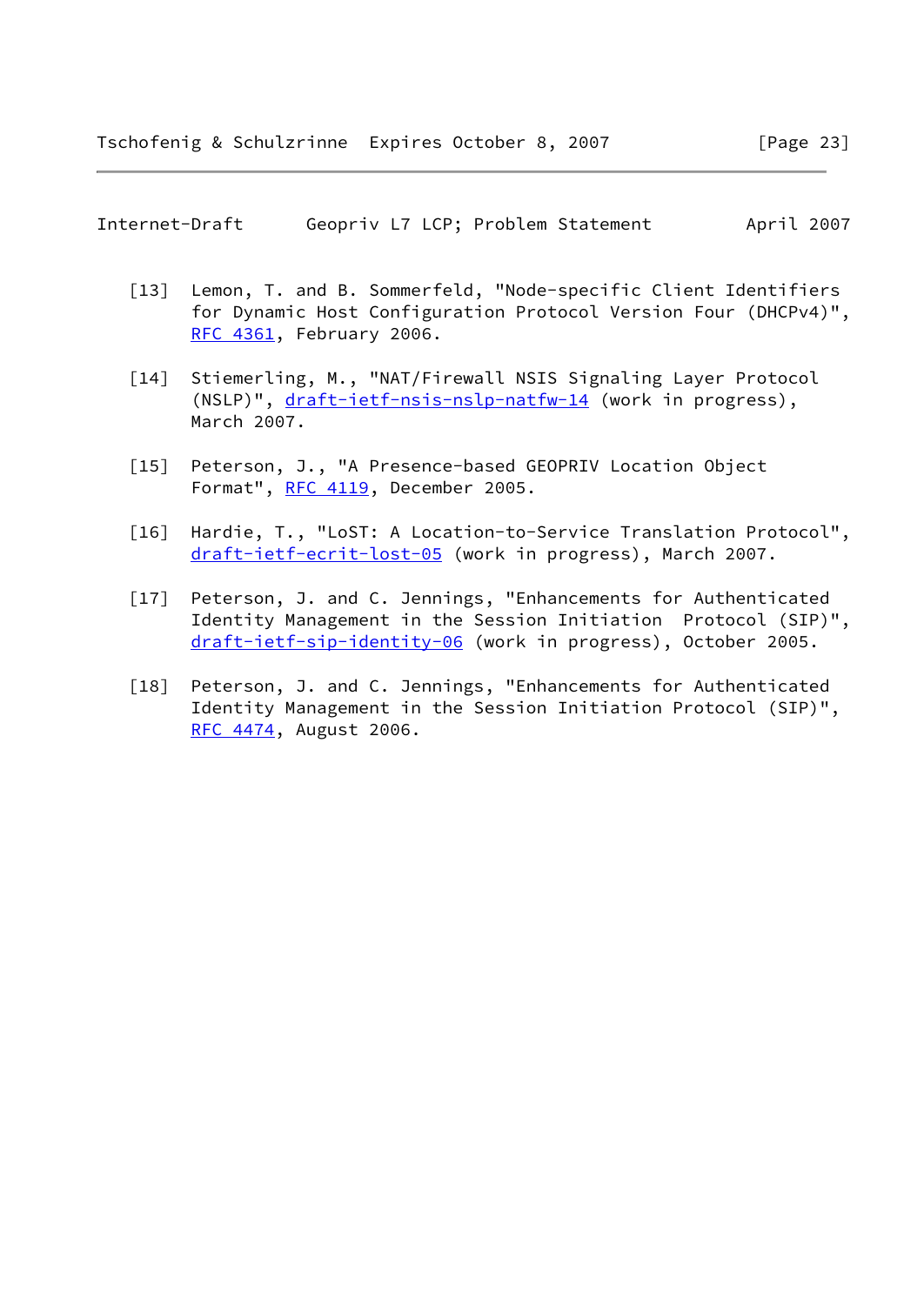Tschofenig & Schulzrinne Expires October 8, 2007 [Page 24]

<span id="page-27-0"></span>Internet-Draft Geopriv L7 LCP; Problem Statement April 2007 Authors' Addresses Hannes Tschofenig Nokia Siemens Networks Otto-Hahn-Ring 6 Munich, Bavaria 81739 Germany Phone: +49 89 636 40390 Email: Hannes.Tschofenig@siemens.com URI: <http://www.tschofenig.com> Henning Schulzrinne Columbia University Department of Computer Science 450 Computer Science Building New York, NY 10027 US

 Phone: +1 212 939 7004 Email: hgs+ecrit@cs.columbia.edu URI: <http://www.cs.columbia.edu>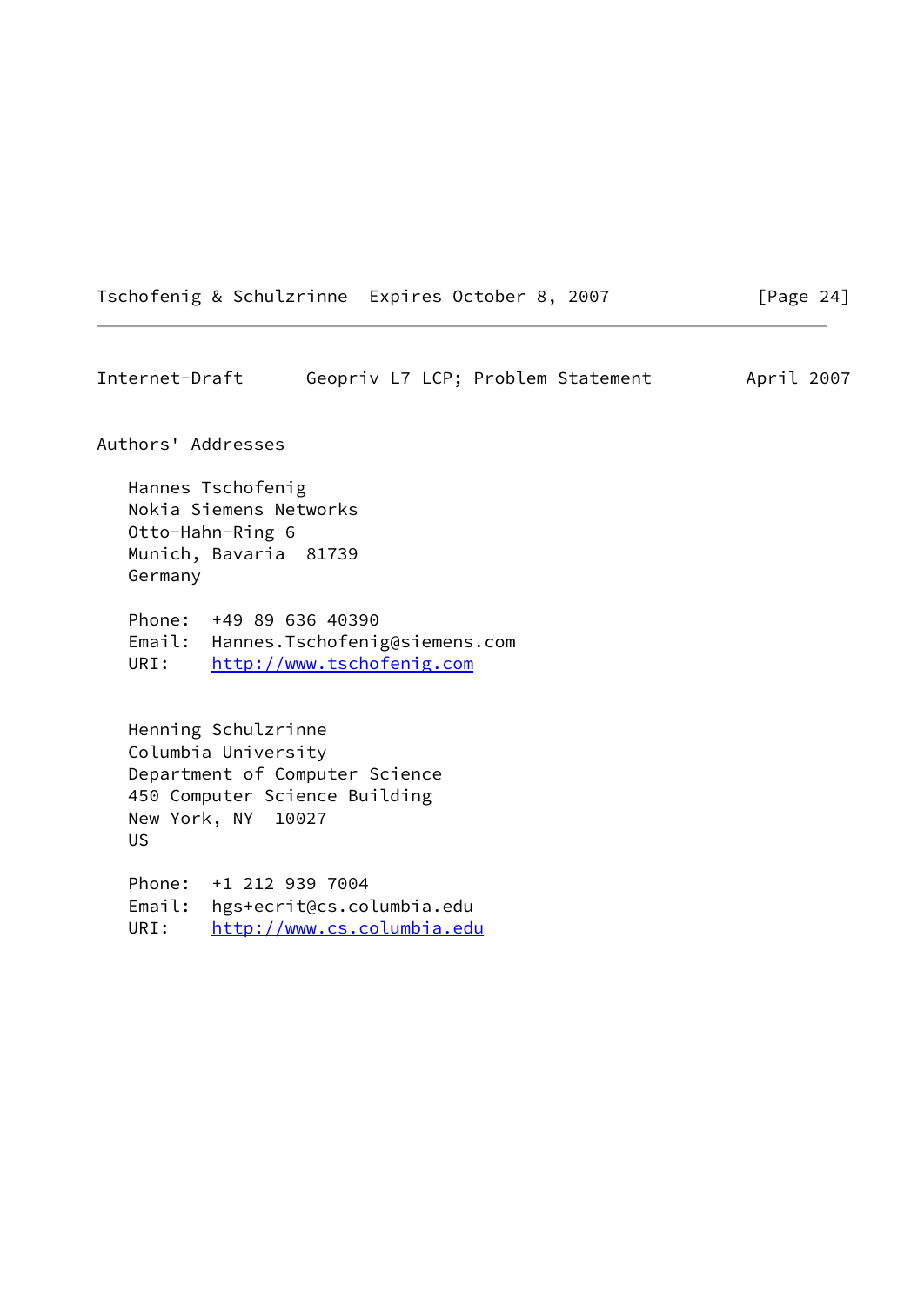Tschofenig & Schulzrinne Expires October 8, 2007 [Page 25]

<span id="page-28-0"></span>Internet-Draft Geopriv L7 LCP; Problem Statement April 2007

Full Copyright Statement

Copyright (C) The IETF Trust (2007).

 This document is subject to the rights, licenses and restrictions contained in  $BCP$  78, and except as set forth therein, the authors retain all their rights.

 This document and the information contained herein are provided on an "AS IS" basis and THE CONTRIBUTOR, THE ORGANIZATION HE/SHE REPRESENTS OR IS SPONSORED BY (IF ANY), THE INTERNET SOCIETY, THE IETF TRUST AND THE INTERNET ENGINEERING TASK FORCE DISCLAIM ALL WARRANTIES, EXPRESS OR IMPLIED, INCLUDING BUT NOT LIMITED TO ANY WARRANTY THAT THE USE OF THE INFORMATION HEREIN WILL NOT INFRINGE ANY RIGHTS OR ANY IMPLIED WARRANTIES OF MERCHANTABILITY OR FITNESS FOR A PARTICULAR PURPOSE.

Intellectual Property

 The IETF takes no position regarding the validity or scope of any Intellectual Property Rights or other rights that might be claimed to pertain to the implementation or use of the technology described in this document or the extent to which any license under such rights might or might not be available; nor does it represent that it has made any independent effort to identify any such rights. Information on the procedures with respect to rights in RFC documents can be found in [BCP 78](https://datatracker.ietf.org/doc/pdf/bcp78) and [BCP 79](https://datatracker.ietf.org/doc/pdf/bcp79).